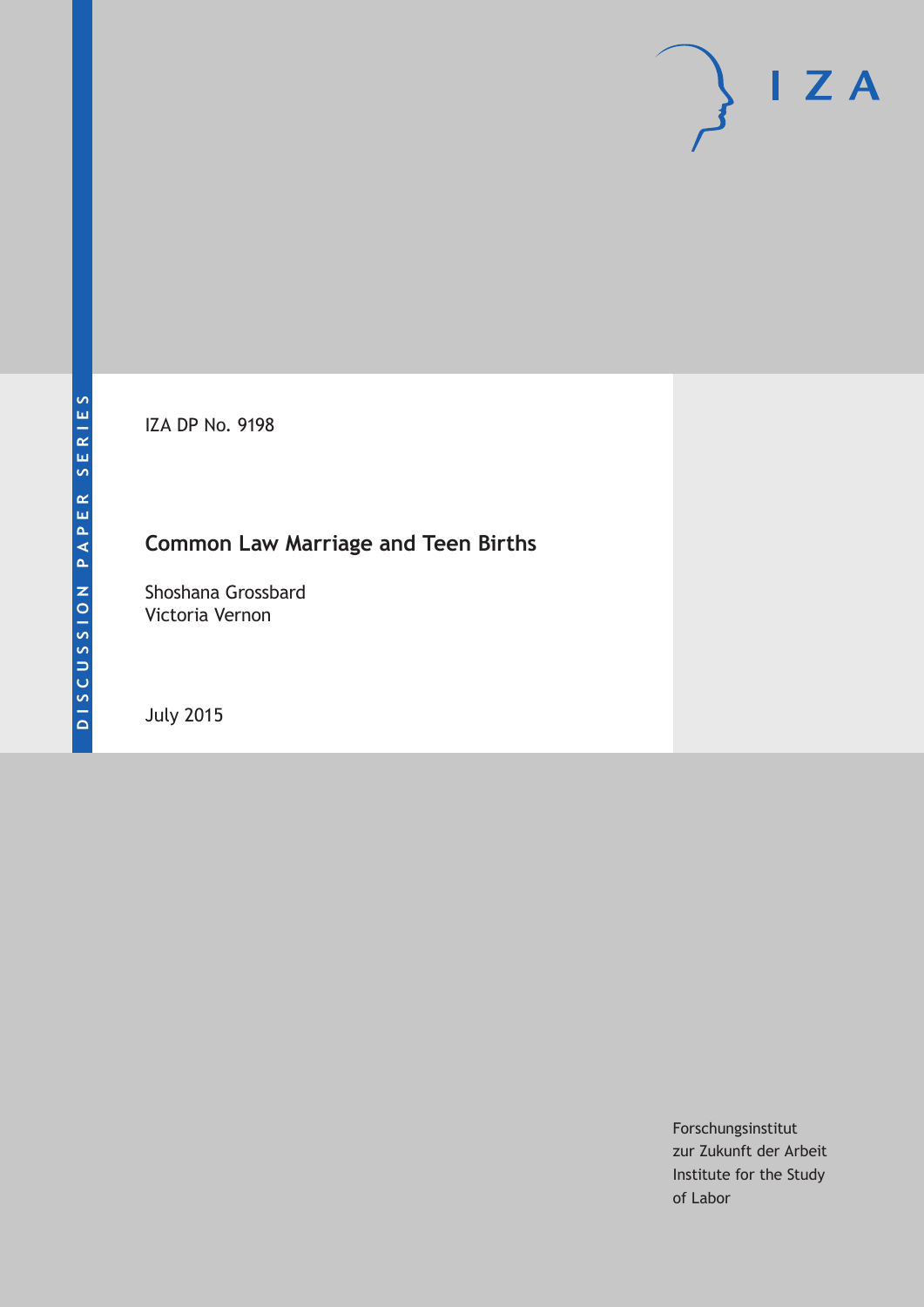# **Common Law Marriage and Teen Births**

### **Shoshana Grossbard**

*San Diego State University and IZA*

### **Victoria Vernon**

*Empire State College, New York*

Discussion Paper No. 9198 July 2015

IZA

P.O. Box 7240 53072 Bonn **Germany** 

Phone: +49-228-3894-0 Fax: +49-228-3894-180 E-mail: iza@iza.org

Any opinions expressed here are those of the author(s) and not those of IZA. Research published in this series may include views on policy, but the institute itself takes no institutional policy positions. The IZA research network is committed to the IZA Guiding Principles of Research Integrity.

The Institute for the Study of Labor (IZA) in Bonn is a local and virtual international research center and a place of communication between science, politics and business. IZA is an independent nonprofit organization supported by Deutsche Post Foundation. The center is associated with the University of Bonn and offers a stimulating research environment through its international network, workshops and conferences, data service, project support, research visits and doctoral program. IZA engages in (i) original and internationally competitive research in all fields of labor economics, (ii) development of policy concepts, and (iii) dissemination of research results and concepts to the interested public.

<span id="page-1-0"></span>IZA Discussion Papers often represent preliminary work and are circulated to encourage discussion. Citation of such a paper should account for its provisional character. A revised version may be available directly from the author.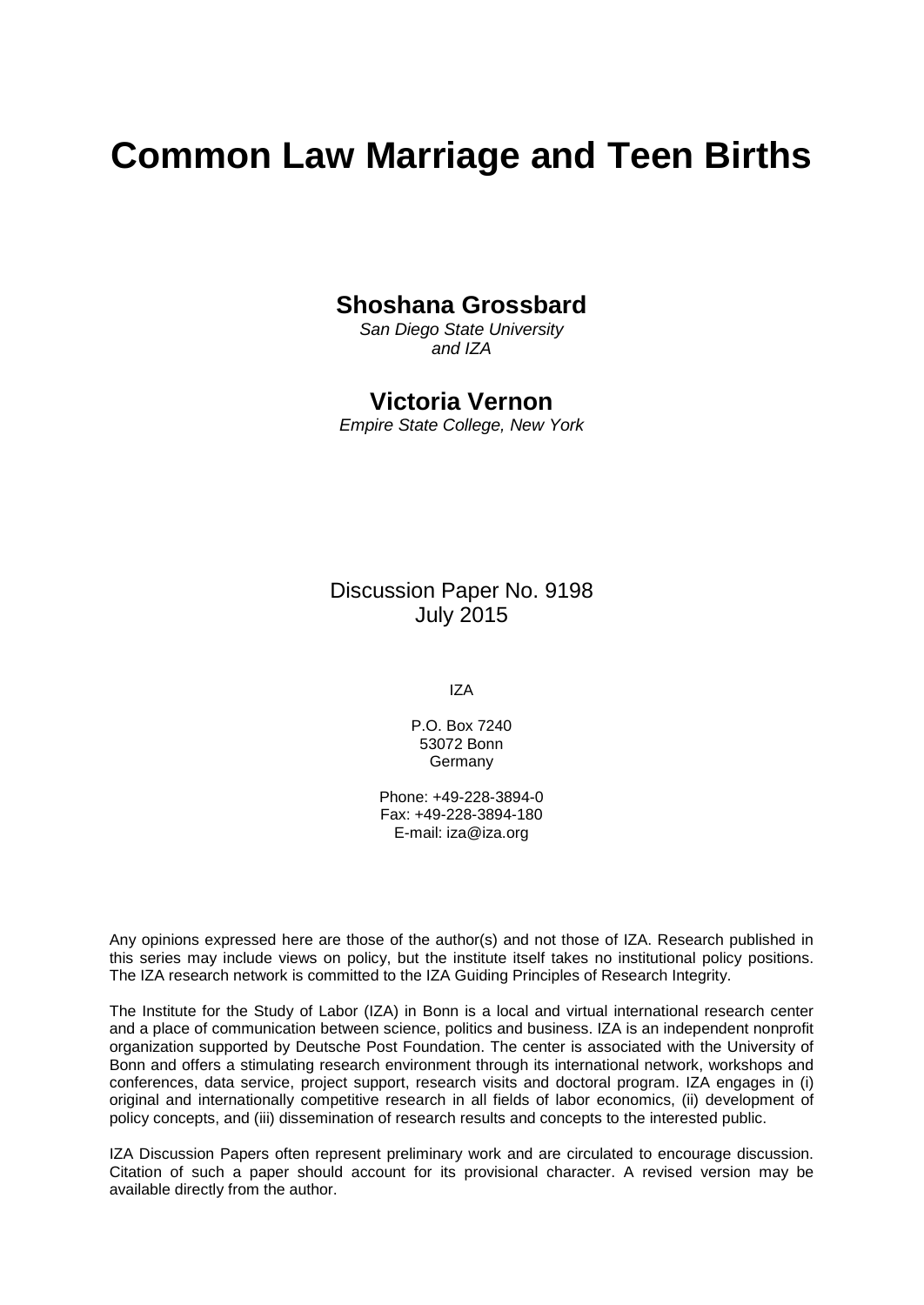IZA Discussion Paper No. 9198 July 2015

# **ABSTRACT**

# **Common Law Marriage and Teen Births[\\*](#page-1-0)**

Using microdata from Current Population Survey Fertility supplements 1990-2010 we examine whether Common Law Marriage (CLM) laws in the US affect teen birth rates. CLM effects are identified through cross-state and time variation, as four states repealed the law over the period of study. We find that in the states where CLM laws were first available but then repealed the odds that teens would become new mothers increased, with a larger increase among young black teens. When we include dummies for CLM at various times around the timing of the repeal, it turns out that the likelihood of becoming a mother is most affected by availability of CLM between 1 and 4 years prior to the repeal. There is a small negative effect of CLM on older women becoming mothers. To the extent that they reduce teen births CLM laws are socially desirable and worthy of further study.

JEL Classification: J12, J13, K36

Keywords: fertility, Common-Law marriage, teens

Corresponding author:

Shoshana Grossbard Department of Economics San Diego State University San Diego, CA 92182-4485 USA E-mail: [shosh@mail.sdsu.edu](mailto:shosh@mail.sdsu.edu)

We thank participants in the Demography seminar at the University of Chicago (especially Ioana Marinescu and Ofer Malamud) and in the IZA SOLE Transatlantic Meetings (especially David Neumark) for valuable comments.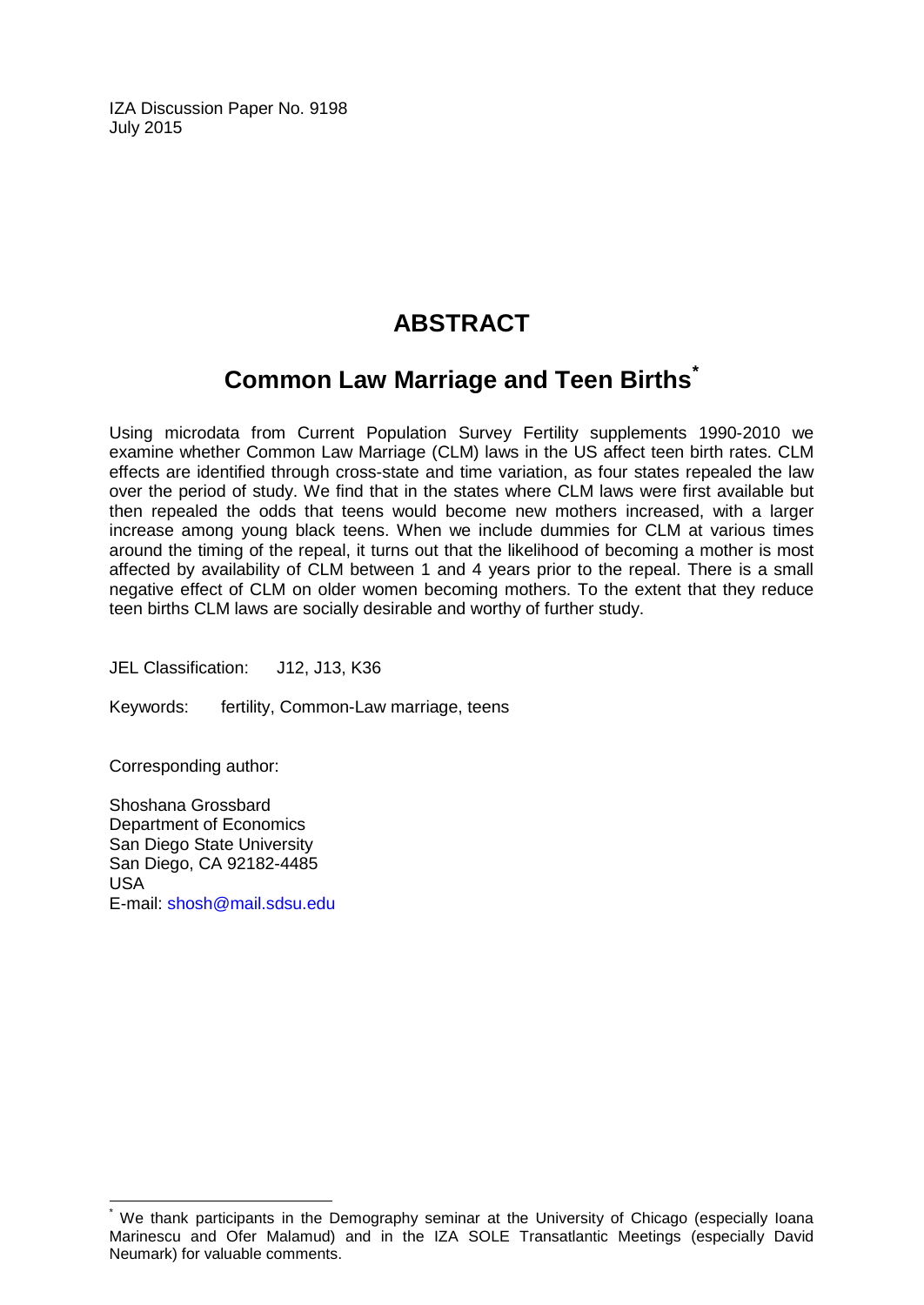#### **I. Introduction**

In the recent past the U.S. has experienced a dramatic drop in teen birth rates: between 2000 and 2013 the birth rate per 1,000 teens ages 15 to 19 dropped by 44 percent (Martin et al. 2014). However, at 26.5 per thousand the U.S. teen birth rate remains higher than that of other developed countries (United Nations 2013). It is particularly high for black and Hispanic teens (Hamilton et al 2014). Early parenthood is associated with lower educational attainment and increased poverty for mothers (Hoffman et al. 2008) and lower academic performance and more behavioral problems for children (Martinez et al. 2011), including higher rates of teenage pregnancy for daughters (Moore et al. 2014). Consequently, there is great interest in uncovering the factors that contribute to high teen births in the U.S. and a number of programs have been introduced with the goal of reducing these births (Kearney and Levine 2012). In this paper we examine whether a particular type of state laws regulating cohabitation and marriage, namely Common Law Marriage laws, affect teen birth rates. No previous studies have attempted to link these laws to the incidence of teen parenthood.

Previous research found that declining welfare benefits have a statistically discernible negative impact on teen birth rates (Rosenzweig (1999) and Kearney and Levine (2012)). Lower marital prospects encourage non-marital births among women ages 16-23 (Rosenzweig 1999) and teen birth rates drop with expanded access to state-subsidized family planning and weak labor market conditions (Kearney and Levine 2012). Other factors and policies considered by Kearney and Levine--including abstinence education, mandatory sex education, contraception counseling, state children health insurance policy implementation, and total child support expenditures--did not appear to have an impact on teen birth rates. According to Mechoulan (2011) higher rates of black male incarceration are associated with lower odds of non-marital teenage motherhood among young black women. Some of the factors influencing overall birth rates may also affect teen births rates, and research has shown that overall birth rates are negatively affected by house prices (Dettling and Kearney 2011), availability of abortions (Levine et al. 1999), and culture (Fernández and Fogli 2009).

Closest to the focus of our research are studies of the effect of divorce laws on overall fertility. Laws liberalizing divorce have been shown to lead to a reduction in fertility (Stevenson 2007 and Drewianka 2008 in the U.S. and Bellido and Marcen 2014 in Europe). Since pregnant teens are rarely married previous studies of how divorce laws affect non-marital fertility are particularly relevant: Drewianka (2008) and Bellido and Marcen (2014) report that in both the U.S. and Europe the introduction of unilateral divorce laws led to permanent drops in nonmarital fertility (including births to cohabiting couples) while it only led to transitory drops in marital fertility, resulting in an increase in the ratio of marital to non-marital births. Using a sample of close to 20 different legal regimes Ekert-Jaffe and Grossbard (2008) found that the likelihood of an unpartnered birth was lower when a country or province had community property laws guiding division of assets in case of dissolution. However, such laws had less of an impact on the likelihood that a teen had a child while being out-of-couple.

US states with CLM laws offer their heterosexual residents the option of being considered as married by living together and holding themselves out as spouses by calling each other husband and wife in public, using the same last name, filing joint tax returns, or declaring their marriage on applications, leases, birth certificates and other documents. As of 2014 such common-law marriage (CLM) laws were effective in 11 states--Alabama, Colorado, Iowa, Kansas, Montana, New Hampshire (posthumously for purposes of inheritance), Oklahoma, Rhode Island, South Carolina, Texas, and Utah--as well as in the Navajo Nation and the District of Columbia. CLM does not require a ceremony or a license. Once established, CLM is like a regular marriage, and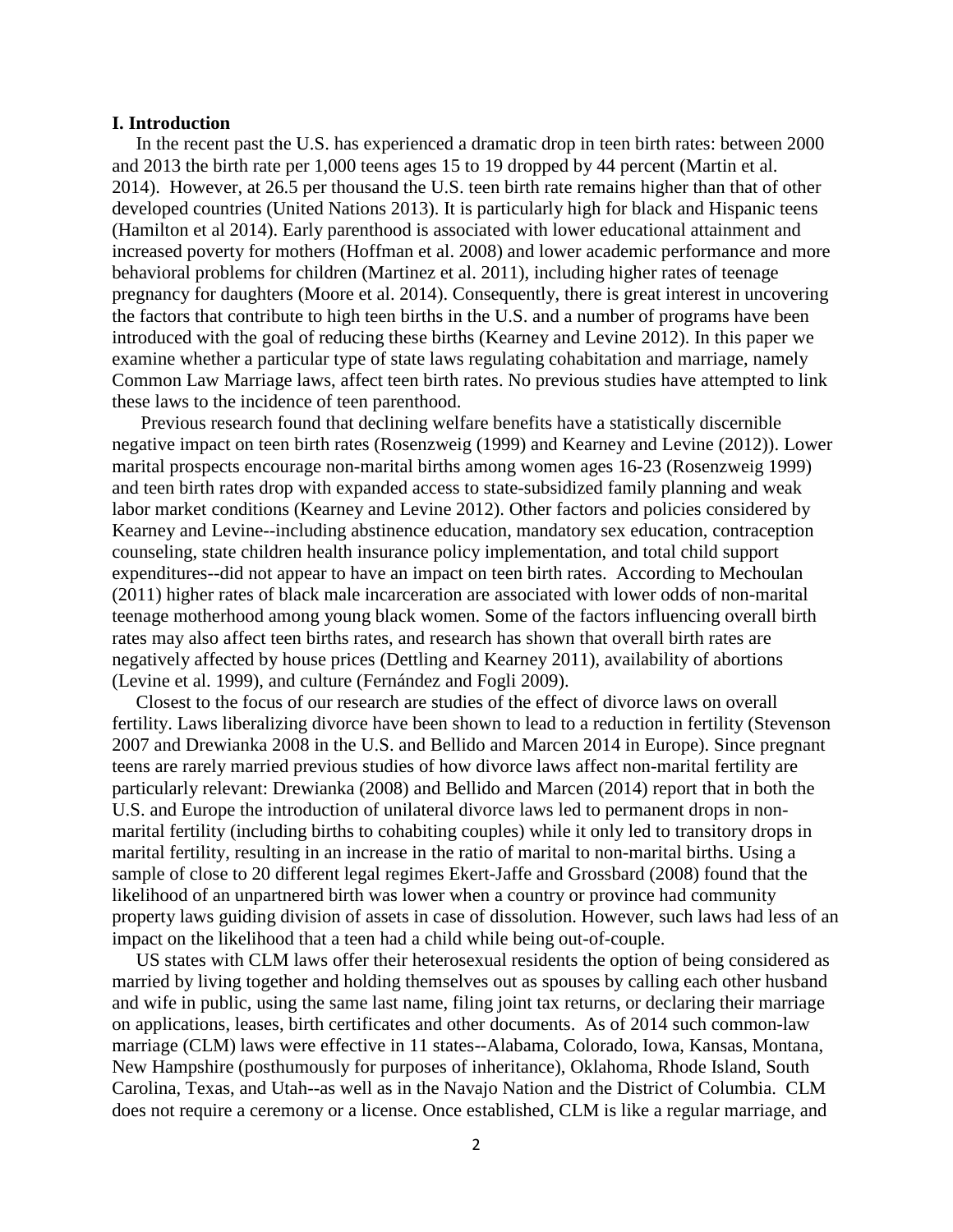it requires an official divorce in case of dissolution. Cohabiting couples who have a child are almost certainly considered married in a CLM state. In CLM states teenagers who started cohabiting below the legal age of marriage (18 in most states) could possibly claim they are married after they turn [1](#page-18-0)8, especially if they have a child with their partner.<sup>1</sup>

Data availability on CLM is a problem. There is virtually no official data on CLM marriages published by state or local governments, even though some counties encourage residents to register their CLMs. The internet contains a lot of information and legal advice for couples about CLM, so we know it is practiced. An indication of CLM's prevalence is that about one hundred legal CLM–related judgments were issued each decade in each state at the federal level (Lind, 2008). We are assuming that the state residents are familiar with the law.

We analyze micro data on US-born men and women age 15 to 25 from CPS June Fertility Supplements 1990-2010. Over the period covered by our data CLM was abolished by Ohio (1991), Idaho (1996), Georgia (1997), and Pennsylvania (2005), thus providing us with a quasiexperiment when testing effects of CLM laws.

In previous research we found that CLM laws had a negative impact on couple formation: where and when CLM is available men and women ages 18 to 35 were less likely to live in couples (Grossbard and Vernon 2014). Couples are often formed with the purpose of starting a family, and families are often formed as a consequence of unplanned pregnancy. Cohabitation and having a child together is a ground for cohabitants to claim marriage unilaterally according to Common Law Marriage laws. Therefore it is possible that if CLM laws reduce cohabitation they also lower birth rates.

In Section II we expand on the reasons why CLM laws may affect the likelihood that a woman becomes a mother, and how this is likely to vary with teen status, child parity, and ethnicity. The data and methods are presented in Sections III and IV, and results in Section V. We conclude that in the states where CLM laws were first available but then repealed the odds of becoming a new mother among young teens increased, with a larger increase among young black teens. Results for women ages 19 to 21 and 22 and 25 are more mixed. The laws thus seem socially desirable in view of the reduced teen birth rates they appear to be associated with.

#### **II. CLM Laws, Teen Status and the Likelihood that a Woman is a Mother**

<span id="page-4-0"></span>l

In the tradition of the New Home Economics (NHE) pioneered by Gary Becker (1960) and Jacob Mincer (1963) it is assumed that decisions regarding fertility are a function of costs and benefits. However, most economists analyzing fertility assume that the unit making decisions regarding births is a household. In contrast, in line with Ekert-Jaffe and Grossbard (2008) and Grossbard (2011), we assume that a woman makes that decision and that her decision is potentially tied to the decision on whether to have a child out-of-couple or after first becoming part of a couple.

*A decision-making model.* Consider a woman deciding on whether to give birth to a child or not. Her decision is related to other decisions, some of which more under her control than others. In the U.S. women tend to have control over whether to engage in sex with or without protection, to have an abortion, or to give their child for adoption. They may also decide on whether to have a child alone (*a*) or in couple. If in couple, they can chose between entering (non-marital) cohabitation (*co*) or marriage (*ma*) with a man or a woman. We assume heterosexuality and

<sup>1</sup> In Nebraska the legal age of marriage is 19. All states require parental consent for minors age 16-18 and minors age 14- 15 require permission from Juvenile Court. See www.usmarriagelaws.com/search/united\_states/teen\_marriage\_laws/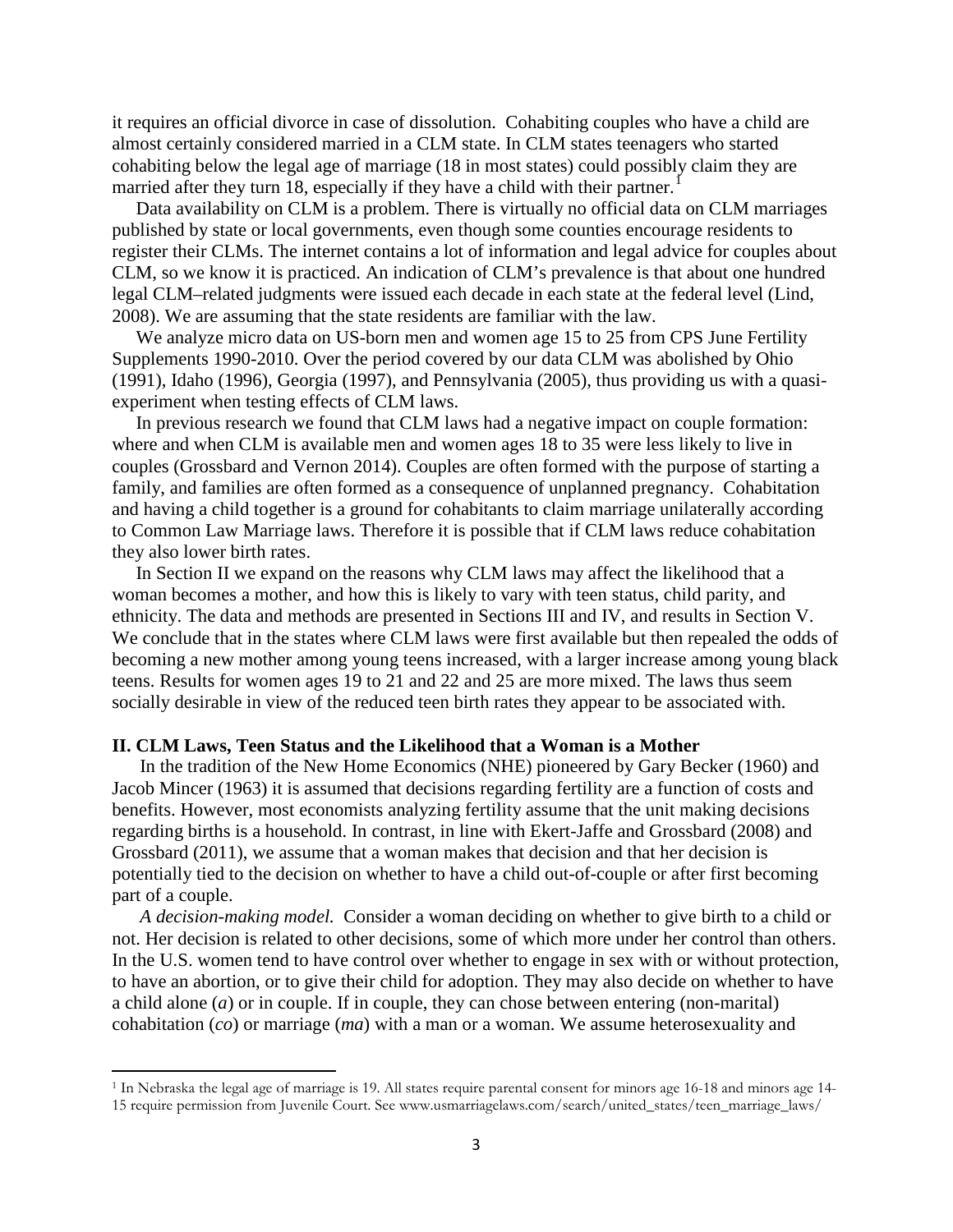denote BR as the benefit to cost ratio of each of the three ways they can bring a child in the world.

There are three periods. In period zero the woman is making the decision regarding having a child in each relationship status that she may enter in period 1. The expected BR at time zero is

(1) 
$$
E(BR) = p_{co}E(BR_{co}) + p_{ma}BR_{ma} + p_aBR_a
$$
, where

*p* is the probability of each relationship in the first period and where  $p_{co} + p_{ma} + p_a = 1$ . Men's willingness to have a child and/or to form a couple with her will influence the decision. Having and raising a man's child is a form of Work-In-Household (WiHo) that a mother may supply to men (see Grossbard 2015). The potential benefits of being a mother include resources (monetary, in-kind, and caring time) that men are willing to provide their child's mother and that can be interpreted as payments for WiHo. As in Mincy, Grossbard and Huang (2005) women having children out-of-couple (as lone mothers) may also obtain some resources from the child's father; but fathers are expected to offer more benefits to mother and child if there is cohabitation, and even more if the couple is married. The higher the BR for cohabiting and married women relative to that for women living alone the more women are likely to give birth while being in couple rather than alone (Ekert-Jaffe and Grossbard 2008). [2](#page-4-0)

Conditions in markets for WiHo supplied in cohabitation or marriage are given to the woman, influencing (1) the probabilities  $p_{co}$  and  $p_{ma}$  and (2) the ratio of estimated benefits to costs of being a mother in each couple form  $BR_{co}$  and  $BR_{ma}$ .

In period 2 it is assumed that (a) only one relationship switch is feasible: switching from cohabitation to marriage, and (b) BR varies depending on who initiates a switch from cohabitation to marriage. In equation 1 we included the expected benefit to cost ratio of becoming a cohabiting mother in period 1,  $E(BR_{co})$ , taking into account three possibilities in period 2: staying in cohabitation (*coco*), a switch to marriage preferred by the woman, possibly in conjunction with the man, (*comaf*), and a switch to marriage preferred by the man, *comam*.  $E(BR_{co})$  thus equals:

$$
(2) E(BR_{co}) = p_{coco} BR_{co} + p_{comaf} BR_{comaf} + p_{comam} BR_{comam}
$$

Replacing  $p_{coco}$  with  $[(1 - p_{comaf} - p_{comam})$  and  $E(BR_{co})$  in equation 1 with equation 2 we obtain that at time 0 a woman's expected benefit to cost ratio of having a child is:

(3) 
$$
E(BR) = p_{co}[(1 - p_{comaf} - p_{comam})BR_{co} + p_{comaf} BR_{comaf} + p_{comam}
$$
  
 $BR_{comam} + p_{ma}BR_{ma} + p_aBR_a$ 

<span id="page-5-0"></span><sup>&</sup>lt;sup>2</sup> Another law that could affect fertility via its effect on men's willingness to cohabit or marry is a law establishing unilateral divorce. Such law is likely to increase a single man's willingness to marry his unborn child's mother. In turn, a higher likelihood of marriage will make it more likely that a woman will choose marital fertility rather than its alternatives (no birth or non-marital fertility). This helps explain the finding that unilateral divorce laws led to a drop in the ratio of non-marital to marital births in the U.S. (Drewianka 2008) and Europe (Bellido and Marcen 2014). Drewianka's explanation for this finding was similar: unilateral divorce leads to lower costs of entering marriage.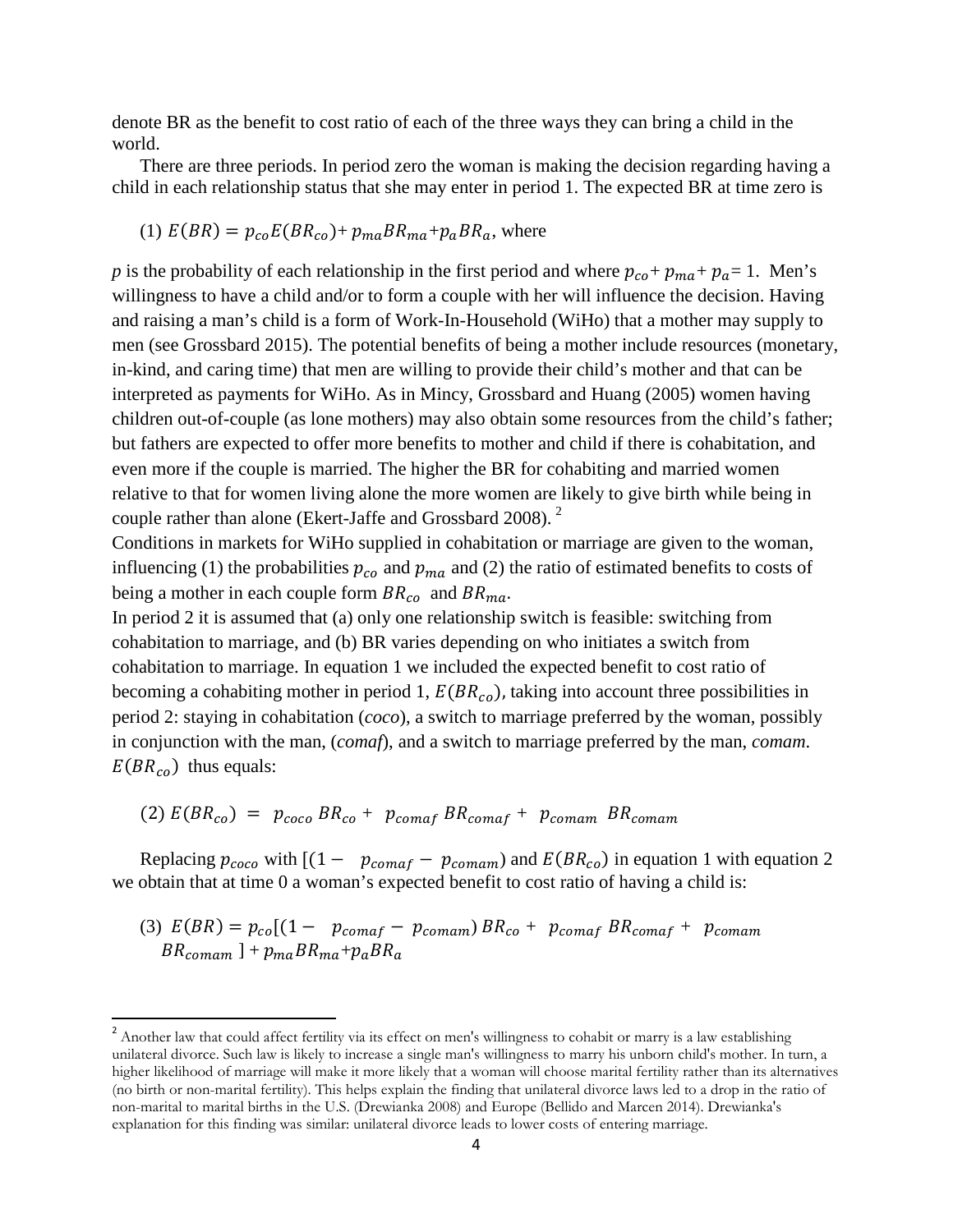The more men are willing to pay for women's mothering WiHo the higher the various Benefit to Cost ratios BR and the more a woman is likely to give birth.

Our focus is on the expected effect of CLM on the expected BR from becoming a mother. Accordingly, we differentiate equation 3 according to CLM and obtain:

(4)  $\partial E(BR)$  / $\partial CLM = p_{co}$  ( $\partial p_{comaf}/\partial CLM$ ) ( $BR_{comaf}$  -  $BR_{co}$ ) +  $p_{co}$  ( $\partial p_{comm}/\partial CLM$ ) (BR<sub>comam</sub>-BR<sub>co</sub>)  $+$  ( $\partial p_{co}/\partial CLM$ ) [ $E(BR_{co})$  -  $BR_{ma}$  -  $BR_a$  ]

The predicted effect of CLM on the BR of becoming a mother, and therefore the likelihood of giving birth, is composed of three terms. The first two terms include effects of CLM on the probability that someone will initiate a switch from cohabitation to marriage in period 2: these terms are expected to be positive since CLM laws make it easier to make such switches.

a/ the first term is expected to be *positive*: it contains the positive effect of CLM on  $p_{comaf}$ , a woman's preferred transition from cohabitation to marriage, and the difference between BR in a preferred state and a less preferred state (also a positive term).

b/ the second term is expected to be *negative* because the partial effect of CLM on a man's preferred transition from cohabitation to marriage is positive and from a woman's perspective  $(BR_{comm} - BR_{co})$  is negative.

c/ The third term includes the partial effect of CLM on  $p_{co}$ , the probability of cohabitation in the first period. This partial effect is expected to be negative to the extent that when CLM laws are applied there is potentially more to loose from cohabitation for men and women with expected incomes exceeding those of their partners. The term in square brackets is expected to be positive.

To the extent that terms b/ and c/ are negative as expected, and their absolute value exceeds that of positive term a/, the net effect of CLM on a woman's expected benefit to cost ratio of becoming a mother will be negative and CLM will be associated with fewer women becoming mothers.

Assuming that terms b/ and c/ dominate, it follows that:

#### *Prediction 1. The availability of a CLM law reduces the likelihood that a woman gives birth.*

*Teens under 18.* Teens typically live with their parents, especially if they are younger than 18 and are not allowed to marry without parental consent (In all the states where CLM laws changed in the period under investigation that legal age for marriage was  $18.)<sup>3</sup>$  $18.)<sup>3</sup>$  $18.)<sup>3</sup>$  Therefore, in all legal regimes with a minimum age at marriage requirement, and relative to the marriage probability, women younger than 18 have a higher probability of cohabitation  $p_{co}$  in period 1 than women 18 or older. CLM in the case of these under-age women may have a larger negative effect on  $p_{co}$ and thus negative term c/ may be larger. Therefore,

*Prediction 2. CLM laws ruling the transition from cohabitation to marriage are more likely to have a negative effect on adolescent women's likelihood of becoming a mother than on that of older women.*

<span id="page-6-0"></span><sup>-&</sup>lt;br>3 <sup>3</sup>The costs of cohabitation are also higher for individuals 18 or younger to the extent that education is compulsory until age 18 and parenthood interferes with high school completion.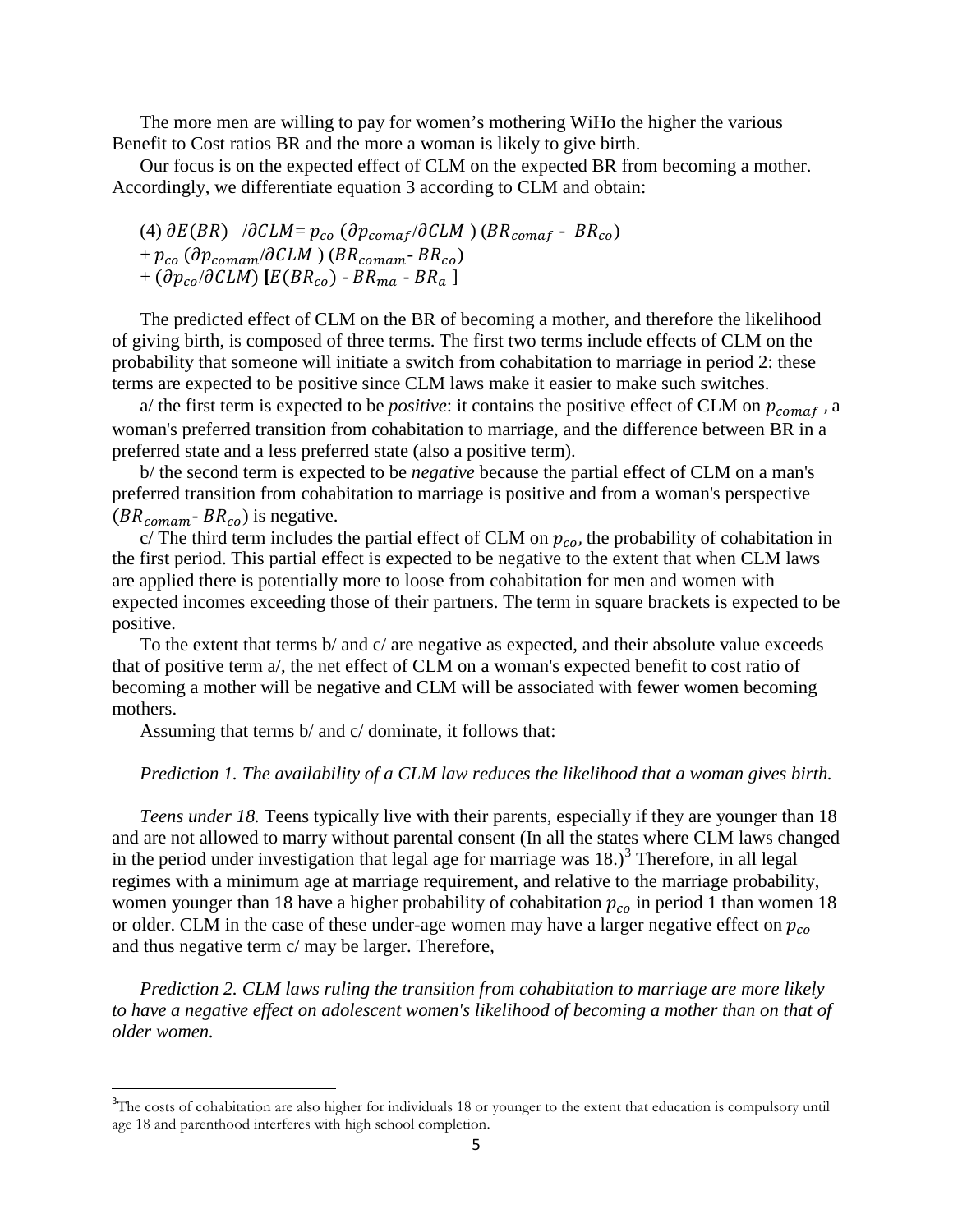Women pregnant with their first child or considering conceiving their first child are more likely to live apart from their child's father than women who already have children. This is another case where there is a higher probability of choosing cohabitation in period 1. It follows that

*Prediction 3. The discouraging effect of CLM laws on the likelihood that women become first-time mothers is expected to be larger than these laws' effect on the likelihood that mothers have additional children.*

The more prevalent non-marital cohabitation in a particular group, i.e. the larger  $p_{co}$  in equation 4 for members of that group, the larger the predicted effect of CLM laws on the expected benefits to cost ratio of becoming a mother. Among blacks non-marital cohabitation is more common than among whites: among all couples living together, 17% are unmarried among blacks and 11% unmarried among whites (Vespa, Lewis and Keider 2013); Grossbard and Vernon (2014) find that relative to black women white women are twice as likely to be in couple. Therefore

*Prediction 4. Relative to their impact on white women CLM laws are expected to have more impact on the likelihood that black women become mothers.*

This black/white differential could also vary with how easy it is for black and white mothers to find adoptive parents for their child in case they prefer giving the child up for adoption.

#### **III. Data and Sample Means**

We analyze data on teen childbearing using microdata from the *June Fertility Supplements to the Current Population Surveys[4](#page-6-0) (CPS)* This supplement is administered approximately every two years and is available for the years 1990, 1992, 1994, 1995, 1998, 2000, 2002, 2004, 2006, 2008, and 2010. The period covered spans the years during which 4 states abolished CLM: Ohio (October 1991), Idaho (1996), Georgia (1997), Pennsylvania (2005). We considered using CDC Vital Statistics data available yearly for the period 1988-2012.<sup>[5](#page-7-0)</sup> However the Vital Statistics are state level data that group new births and allow us to calculate birth rates per 1,000 women. Some rates can be calculated for ages 15, 16, 17, 18, and 19 but some are only available for the following age categories: ages 15-17, ages 15-19, ages 20-44. Given the great heterogeneity in probability of using CLM, some of which is illustrated below, we find it crucial to apply our models to individual data rather than to state-level data only available for broad age categories or categories that don't suit our needs (such as the distinction between teens below and above the legal age for marriage). We therefore decided to solely base our analyses on individual data collected in the CPS.

CPS and its June extracts are large nationally representative datasets that contain information on demographic characteristics of all family members, mother's age, number of children per woman and year and month of birth of the last child. One drawback of this supplement is that household income information is not available. We overcome this problem by including into our regressions the highest education level among household members for the youngest group of women age 15-18 who are likely to live with their families. In regressions for older women we

<span id="page-7-1"></span> $^4$  https://cps.ipums.org/cps/

<span id="page-7-0"></span><sup>5</sup> <http://www.cdc.gov/nchs/products/nvsr.htm>and http://www.cdc.gov/nchs/products/mvsr.htm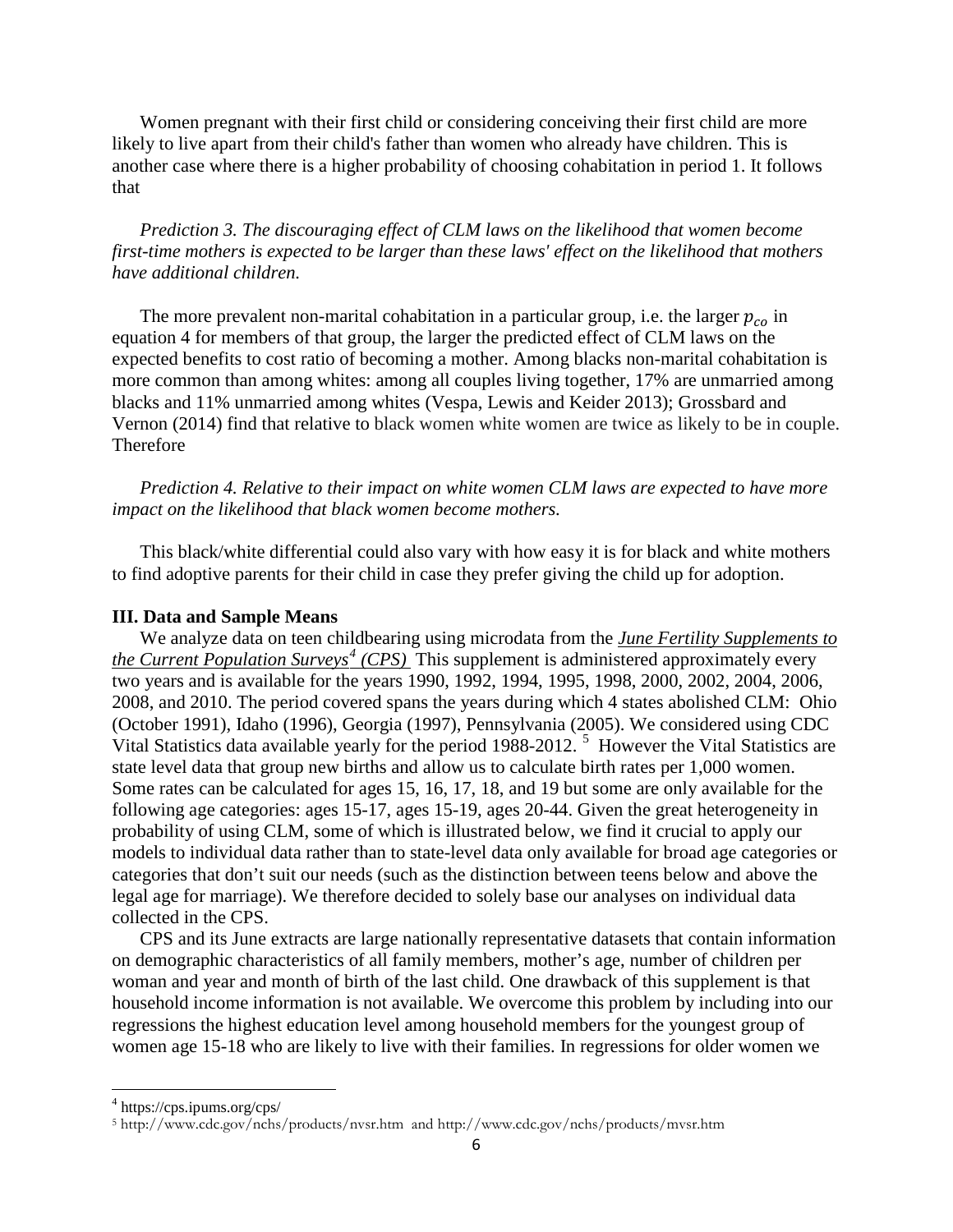rely on women's own education level indicators to approximate their income. Another drawback of CPS is that not all cohabiting couples can be identified prior to 2007. Before that year only relationships between household heads and their partners were recorded while other household members were assigned either married or single status, and before 1995 cohabiting partners were pooled with roommates. This precludes our analysis of partnered relationships among teen mothers.

We select women age 15-21,  $N = 71,030$ , with 4500-5000 records per year. The sample includes 42,106 adolescent girls age 15-18. Around 21-25% of the sample lives in CLM states in various years. Sample means are presented in Table 1. CLM states have a higher share of Hispanic teens, lower share of foreign-born. More of them live in central cities and come from less educated families. It can be seen that a higher share of teens in CLM states are mothers, a higher share of girls from CLM states had a child within the last calendar year. They are more likely to be married and to have been married before. Most differences by CLM status are statistically significant at 5%. About 5% of our sample is foreign-born, and we expect the foreign-born to be less aware of CLM laws than the natives. However, the information on country of birth is only available starting in 1994, which implies that if had we restricted our sample to natives we would have lost data for the years 1990 and 1992. We therefore present results for a sample including foreign-born respondents. Results don't change much when we exclude the foreign-born.

Figure 1, Panel A, shows the share of girls ages 15-18 who became mothers in the 12 months prior to the survey, by ethnicity and CLM availability. The percentage is the highest, 10.8%, among Hispanic girls in CLM states and the lowest among non-Hispanic white girls in non-CLM states, 4.2%. Panel B shows similar statistics for girls ages 15-18 who became first-time mothers. The proportion of black girls in became first-time mothers in CLM states is considerably lower than that proportion in non-CLM states (2.2% versus 4.1%). Remarkably, while that proportion is almost the same for white and black teens ages 15-18 in CLM states it is almost 2.5 times higher for black young teens in non-CLM states than for their white counterparts.

Figure 2 shows trends in motherhood among women 15 to 18 for the four transition states. For each transition state we are considering up to 7 years prior to the repeal and up to 13 years after the repeal. No striking regularities are noticeable. The fact that data are only available (roughly) every two years helps explain the patterns.

#### **IV. Empirical Strategy**

Our empirical strategy is to use the individual-level CPS data to estimate a series of models where *Y*, the outcome of interest, is a function of CLM and other determinants of a decision. For individual *i* from state *s* in year *t*, outcome *Y* is:

(5) 
$$
Y_{\text{ist}} = \alpha CLM_{\text{st-1}} + \beta X_{\text{ist}} + \beta Z_{\text{ist-1}} + \delta_{s} + \gamma_{t} + u_{\text{ist}}
$$

where *Y* is principally the probability that a woman had her first child in the last 12 months, i.e. that she is a first-time mother. We also estimate some regressions with *Y* defined as the probability that a woman had any child (first or next) in the last 12 months, for the purpose of comparison.

CLM, our variable of interest, indicates whether the state of residence recognized CLM in the previous year when the woman got pregnant; (*t-1*) stands for previous year, 6-18 month prior to the survey administered in June. Identification of a CLM effect arises through cross-state variation and variation over time as four states repealed CLM over the period examined. If the availability of CLM increases fertility, all other state and individual characteristics held constant,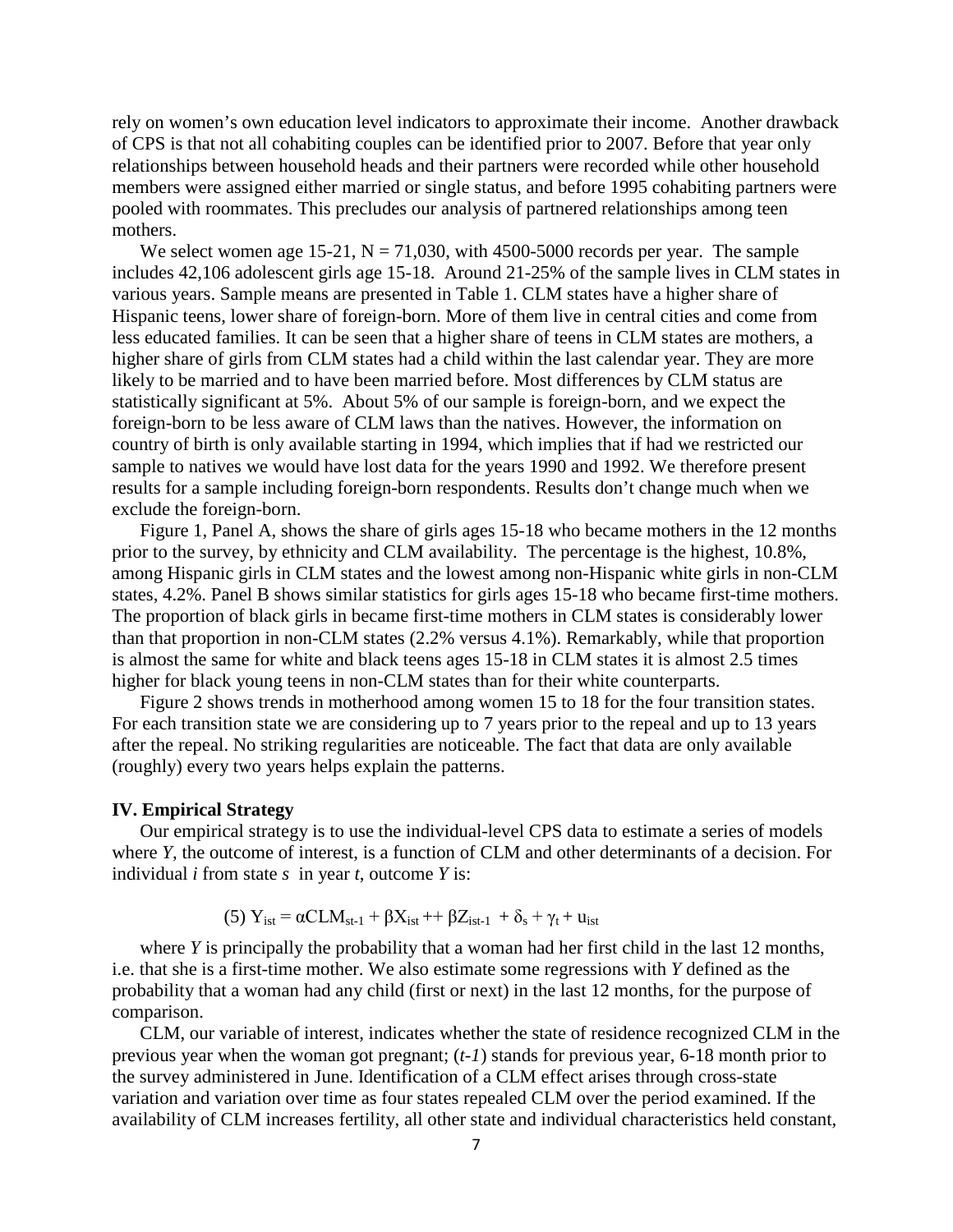we will observe a positive coefficient  $\alpha$  in the equation for the probability of being a (new) mother. If CLM reduces the odds of becoming a mother, the corresponding coefficients will be negative.

 $\delta_s$  are state fixed effects to account for unobservable differences in economic, legal, demographic and cultural environment that may affect individual choices, such as laws regarding child custody, state abortion policies and religiosity;

 $\gamma_t$  are time dummies to capture the time trend; and

u<sub>ijt</sub> are i.i.d. error terms.

 $\overline{\phantom{a}}$ 

The vector of individual demographic controls *X* consists of age dummies, dummies for black, Hispanic, Asian and other ethnicity, two indicators for metropolitan residence (central city and outside central city with non-metropolitan with non-identifiable as a reference group), and indicators for whether the respondent completed high school, some college or college degree (the youngest group excludes college degree dummies). In regressions for the youngest respondents we also include 3 dummies for the highest educational level in the household (no high school, college and graduate degree, with high school as a reference group) as a proxy for the missing incomes.

The vector of state-level controls *Z* include sex ratios calculated by respondents' age and ethnicity to reflect that most couples are formed between people of the same ethnicity, unemployment rate to account for economic conditions that may have had an impact on couple formation; log of median household income to capture aggregate economic conditions and the cost of living, the shares of black and Hispanic population, the share of adult population with a college degree and the log of maximum TANF benefits for a family of two as a proxy for welfare support for single mothers. State-level controls are from the year before *(t-1)* to match the timing when the birth decision was made by most women. Variable definitions and mean values are reported in Tables 1 and 2.<sup>[6](#page-7-1)</sup>

In some versions of this model we also include interactions between CLM and black and CLM and Hispanic as well as three indicators for the two years immediately before the repeal of the law, 3-4 years before the repeal and two years after the repeal in transition states in order to examine whether anticipation of the law changes or the aftermath of the changes affect behavior.

(6) 
$$
Y_{ist} = \alpha 1 \text{ CLM}_{st-1} + \alpha 2 T_{st-2} + \alpha 3 T_{st-4} + \alpha 4 T_{st+2} + \alpha 5 \text{ CLM}_{st-1} * Black + \alpha 6 \text{ CLM}_{st-1} * Hisp + \beta X_{ist} + \delta_s + \gamma_t + u_{ist}
$$

Ideally, we would have liked to also present separate results for blacks, Hispanics, and whites given that most adult couples – and conceivably teen couples are well - are within the same race. There are reasons to believe that marriage market conditions differ by ethnicity in our data: means and standard deviations of the dependent variables are significantly different for the white and black subsamples. However sample sizes of non-white groups are not sufficiently large for race-specific difference-in-difference analyses.

We estimate these probabilities for two samples of teenage women --the very young age 15-18, and older teens age 19-21-- as well as for women ages 22-25.

<sup>6</sup> We have also tried including the following control variables: shares of black and Hispanic population, housing price index, the fraction of State House that is Democrat, the number of abortion providers per 100,000 females, and the number of male prisoners per 100,000 male population. None of these variables have a significant effect on the probability that the adolescent has a child with the exception of the male imprisonment rate which has a negative weakly significant impact. The same variable however has a positive impact on teen fertility at the state level, possibly because it is correlated with other risky behavior of teens.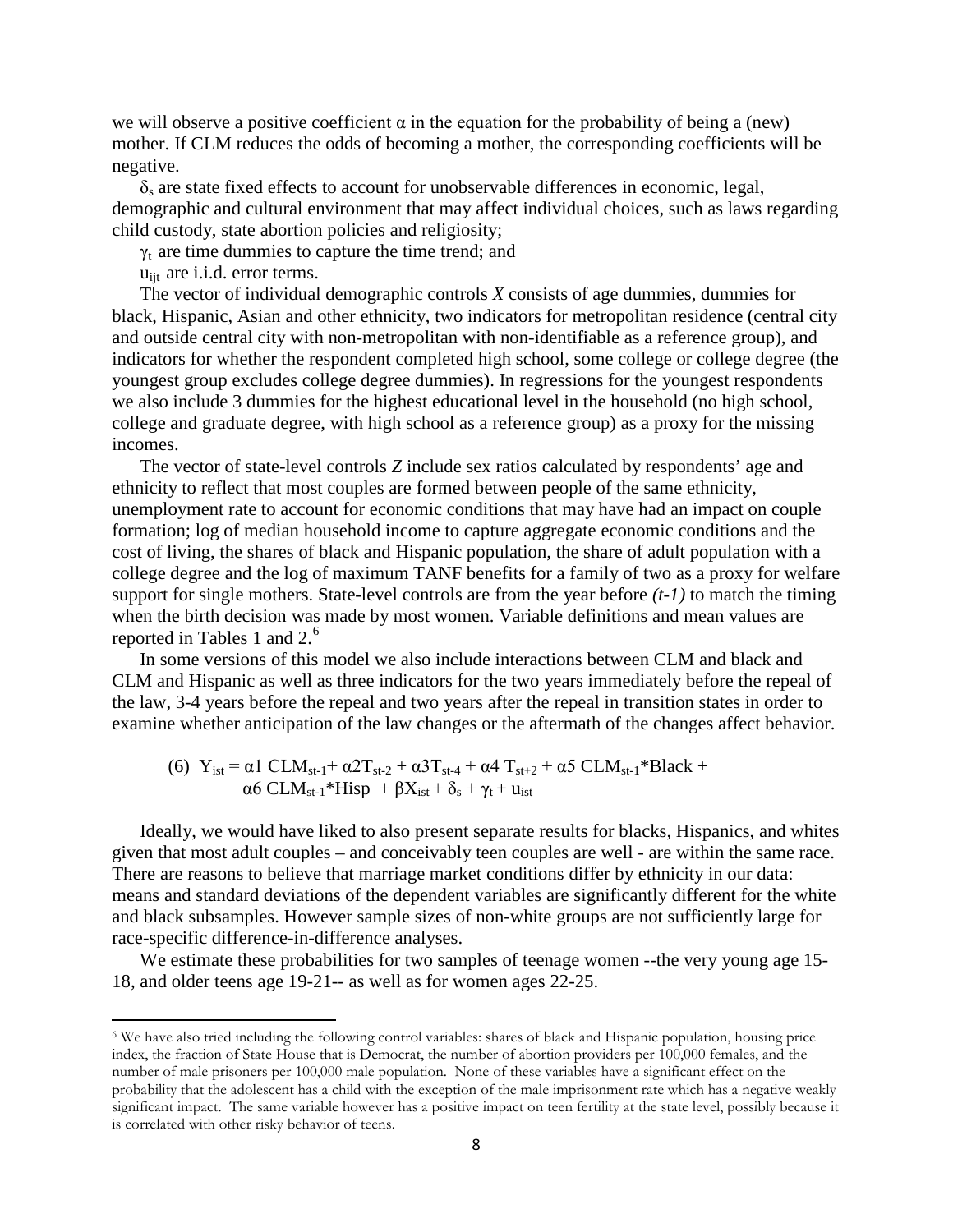Several probit models are estimated with various sets of controls, state and year fixed effects, and with state-specific time trends. We also estimate linear probability models and the results are similar. We choose to only report probit models.

Standard errors are clustered by state/year to adjust for correlated standard errors that are likely to arise due to common random effects at the state-year level. This is a necessary step because the unit of observation is at the individual-level while the variation is at the state-level (Moulton 1990).

#### **V. Results**

Table 3 shows estimates of the marginal effects of CLM and other variables of interest on the likelihood that women age 15-18 became mothers in the last twelve months. These probit marginal effects show how much the probability of the outcome variable changes when the value of CLM changes from zero to one, holding other variables at their means. Panel A is for firsttime mothers and Panel B for mothers of children of any parity. Models in columns 1 and 2 include only CLM, model 3 includes the before and after dummies, models 4 and 5 add state characteristics and the interactions between CLM and black and CLM and Hispanic. Models 6 and 7 reproduce the results in columns 1 and 4 using only data from four transition states. All models include individual characteristics and either state and year fixed effects or state-specific linear trends.

The full list of controls in vector X can be found in the Appendix where we show full estimates of models 4 and 5 for the probability that adolescents had their first child in the 12 months prior to the survey.

The results in the first row and the first two columns of Table 3A indicate that coefficients of CLM in regressions of first time motherhood among the youngest women age 15-18 are negative and statistically significant at the 1% level, suggesting that everything else held constant, including state-specific characteristics, CLM is associated with lower rates of fertility among these young teens.

Columns 3 to 5 present estimates of the model with indicators for the years before and after abolition of the law in transition states, as specified in equation 6. The coefficient on CLM is now insignificant, but the coefficient on the indicator for 3-4 years immediately before the repeal of the law is significant and negative implying that chances that a teen girl gets pregnant and decides to keep the child are significantly lower 3-4 years before to the law's repeal. The coefficients on the indicator for 1-2 years before repeal are also negative but only significant at conventional 5% levels and only in the regression for transition states. The coefficients on the years immediately after the abolition of CLM in transition states are not significantly different from zero, indicating that past presence of CLM does not influence women's fertility choices at present. Models 6 and 7 for transition states reaffirm the pattern found in the full sample: when only CLM the year before is included it has a negative effect on young teens' probability of becoming mothers, but that after accounting for the years prior and following the repeal, 3-4 years before the repeal is when first time pregnancies are the least likely to occur. Model 7 also suggests that there may be negative effects of 1 or 2 years before and after the repeal.

Panel B in Table 3 indicates that most of these findings also extend to the likelihood that young teens become mothers either for the first time or at higher parity. While CLM is associated negatively with the probability of young teens giving birth, the effect is focused on the two years preceding the abolition of the law.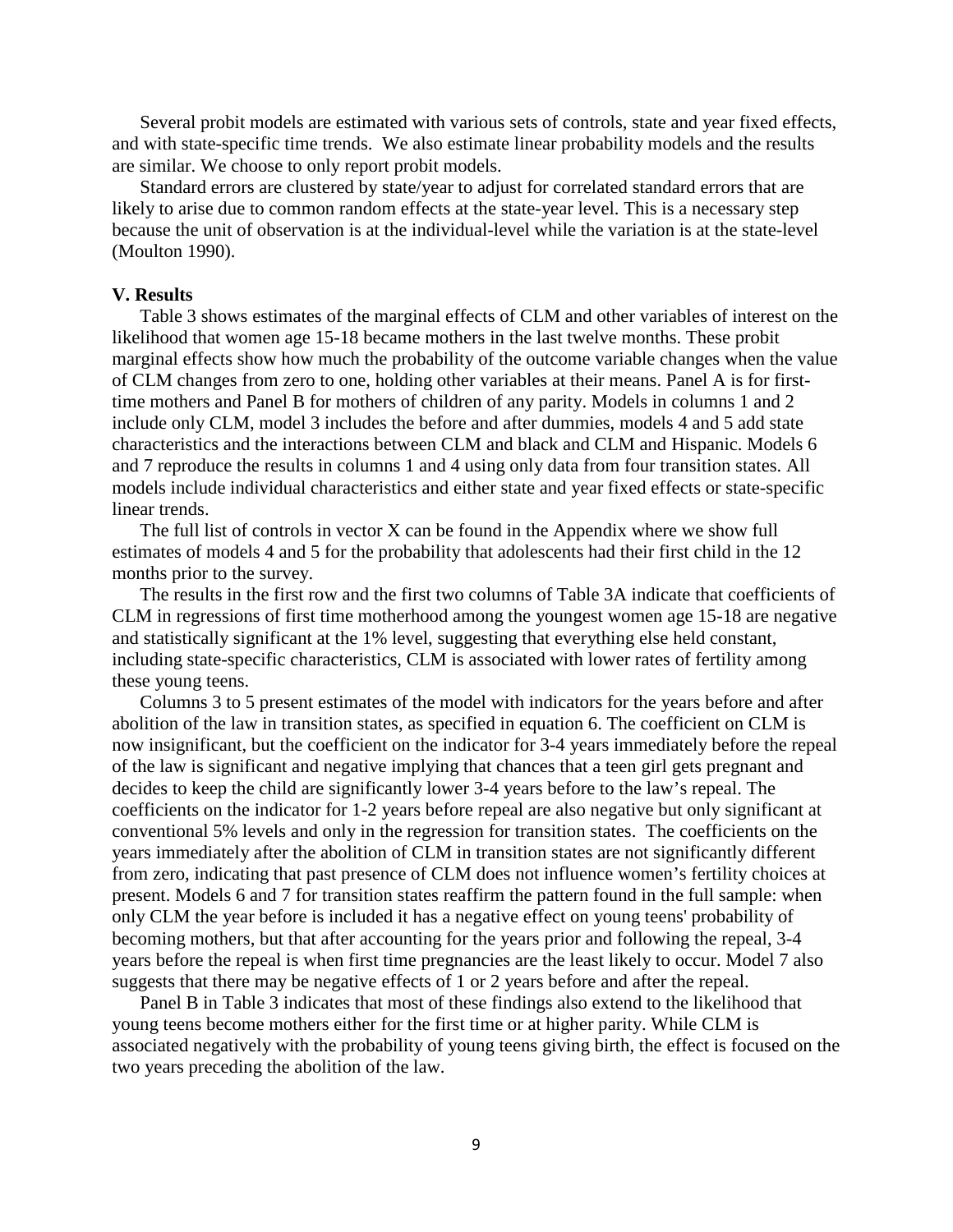In most regressions in Table 3 that include the interaction between CLM and Black it has a negative sign. In contrast we don't find significant differences in the effect of CLM on Hispanics and non-Hispanic whites.

Table 4 compares the results in columns 4 and 5 of Table 3 (for young teens ages 15 to 18) to results of similar regressions for two groups of older women: women 19 to 21 and 22 to 25. All significant CLM effects on younger teens are negative, but in the case of women older than 18 some of the CLM coefficients are positive. This is consistent with CLM causing more of a drop in fathers' willingness to cohabit with pregnant women younger than 18 relative to their willingness to cohabit with pregnant women older than 18. The positive coefficients of CLM 1-2 years before repeal, for women 19 to 25 having any child (Panel B), are consistent with CLM encouraging these women to request unilateral marriage to their own advantage.

*Summary of results in light of predictions in Section II.* Many of our regressions indicate that when CLM laws apply women are less likely to give birth. Consistent with prediction 2 we find negative CLM effects on birth probabilities of young teens ages 15 to 18 more so than for older teens ages 19 to 21 or women ages 22 to 25. For women above age 18 CLM effects are sometimes positive. We expected negative CLM effects to be stronger for first-time mothers than for all mothers (prediction 3) but that prediction does not get much support. As for prediction 4—stronger negative effects of CLM for blacks than for whites—it only gets support for young teens.

*Robustness checks*. Our results are robust to various changes in specification. We experimented with excluding New Hampshire, where CLM is available only in case of a partner's death, and Nebraska, where marriage age is 19 which is different from age 18 in other states. We also ran regressions in which we included foreign born women who may be less likely to be familiar with US laws but by doing so we increase the sample. Yet our main results are not sensitive to these changes. We also repeat out analysis using a different time frame: we estimate the probability that a woman had a child in the last 18 months. The results are very similar.

The difference-in-difference (DD) approach that we used for identification has been shown to suffer from a serial correlation problem. As a result, the standard errors of DD estimators are often underestimated and thus the statistical significance of the coefficients is overestimated. Following Bertrand, Duflo, and [Mullainathan](http://www.nber.org/people/sendhil_mullainathan) (2004), we attempt to deal with possible serial correlation of errors by estimating a panel data model using individual-level data aggregated by year/state cells. We compute these estimates and record the results in Table 5. First, we regress the binary birth data on personal characteristics. Then we calculate means of residuals by year/state and regress the mean of residuals on CLM, state characteristics, and state and year fixed effects. The coefficients of the linear probability models are of similar sign but less strong than the individual-level results.

#### **VI. Conclusions**

We analyzed whether the likelihood that women--including teens--became mothers over the last 12 months is linked to whether Common Law Marriage laws were effective in the state at the time of pregnancy. Our analyses of CPS data reveal that births to young teens age 15 to 18 were negatively affected by these laws: where and when the laws applied teens were significantly less likely to give birth, especially if they were black. This applied to both all births and first births. When we include dummies for CLM at various times around the timing of the repeal, it turns out that the likelihood of being a mother is most affected by availability of CLM between 1 and 4 years prior to the repeal. Effects of CLM on the likelihood that slightly older women, ages 19 to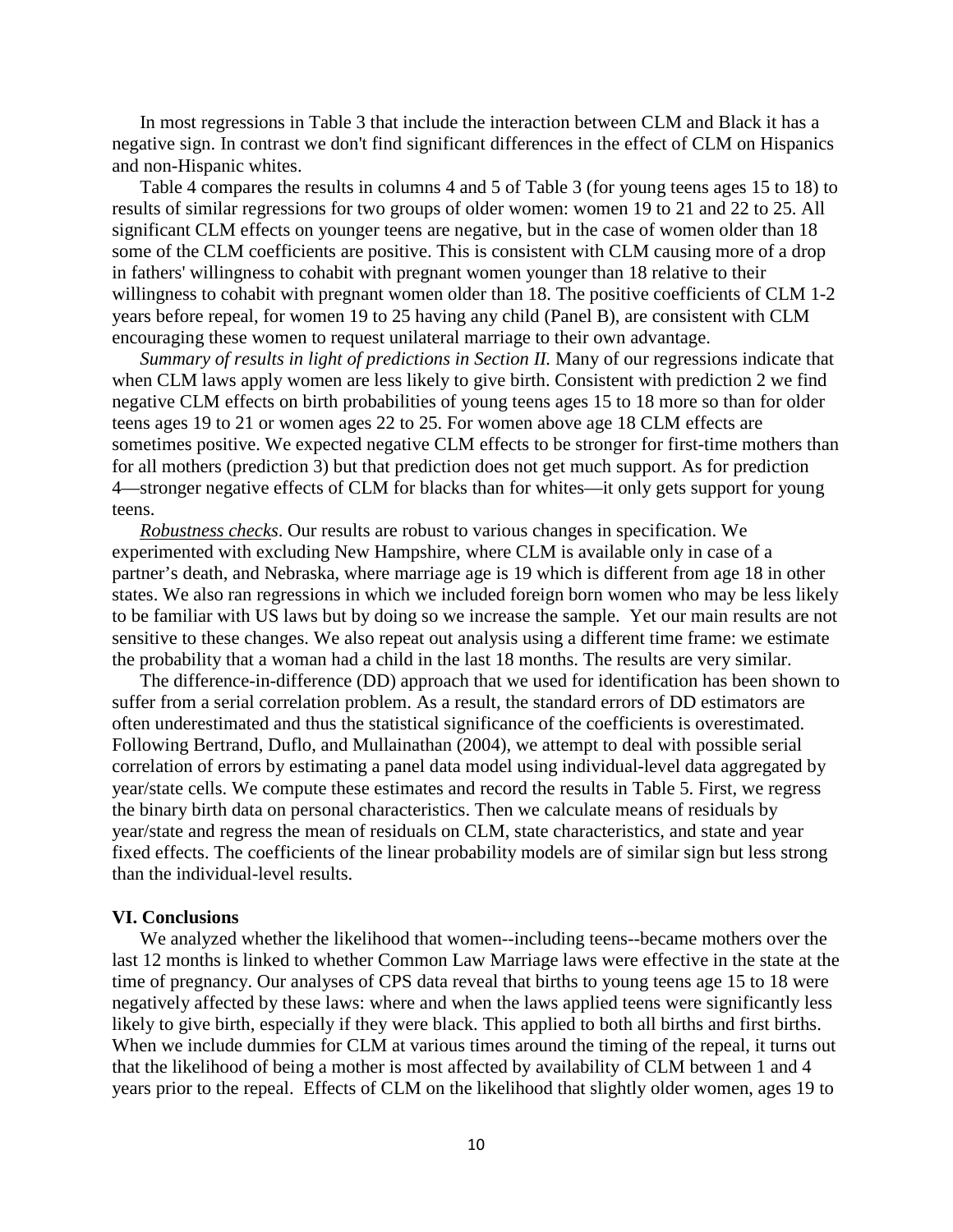21 and 22 to 25, become mothers are also often significantly different from zero but not as consistently negative.

These findings are consistent with our predictions based on a model of women as independent decision-makers influenced by costs and benefits of having a child under various legal regimes and also influenced by how CLM is likely to affect men's willingness to cohabit and to switch from cohabitation to marriage. We also predicted stronger negative effects for blacks than for whites, and found this to be the case for women age 15 to 18.

The finding that when CLM laws were effective young teens were less likely to become mothers implies that the repeal of CLM laws led to higher teen fertility. It follows that this repeal in four states does not explain the observed trend towards lower birth rates among teens. Nevertheless, should our finding be confirmed by further research it implies that CLM laws prevent births to very young teens ages 15 to 18, and therefore from this perspective should remain effective or reinstated where they were abolished. However, CLM laws also appear to delay gender convergence in labor supply (Grossbard and Vernon 2015) and to discourage couple formation among women at the conventional age of childbearing (ages 18 to 35, Grossbard and Vernon 2014). Whether the repeal of CLM laws is desirable should be carefully assessed based on further research and consideration of a variety of consequences that these laws seem to have on observed outcomes.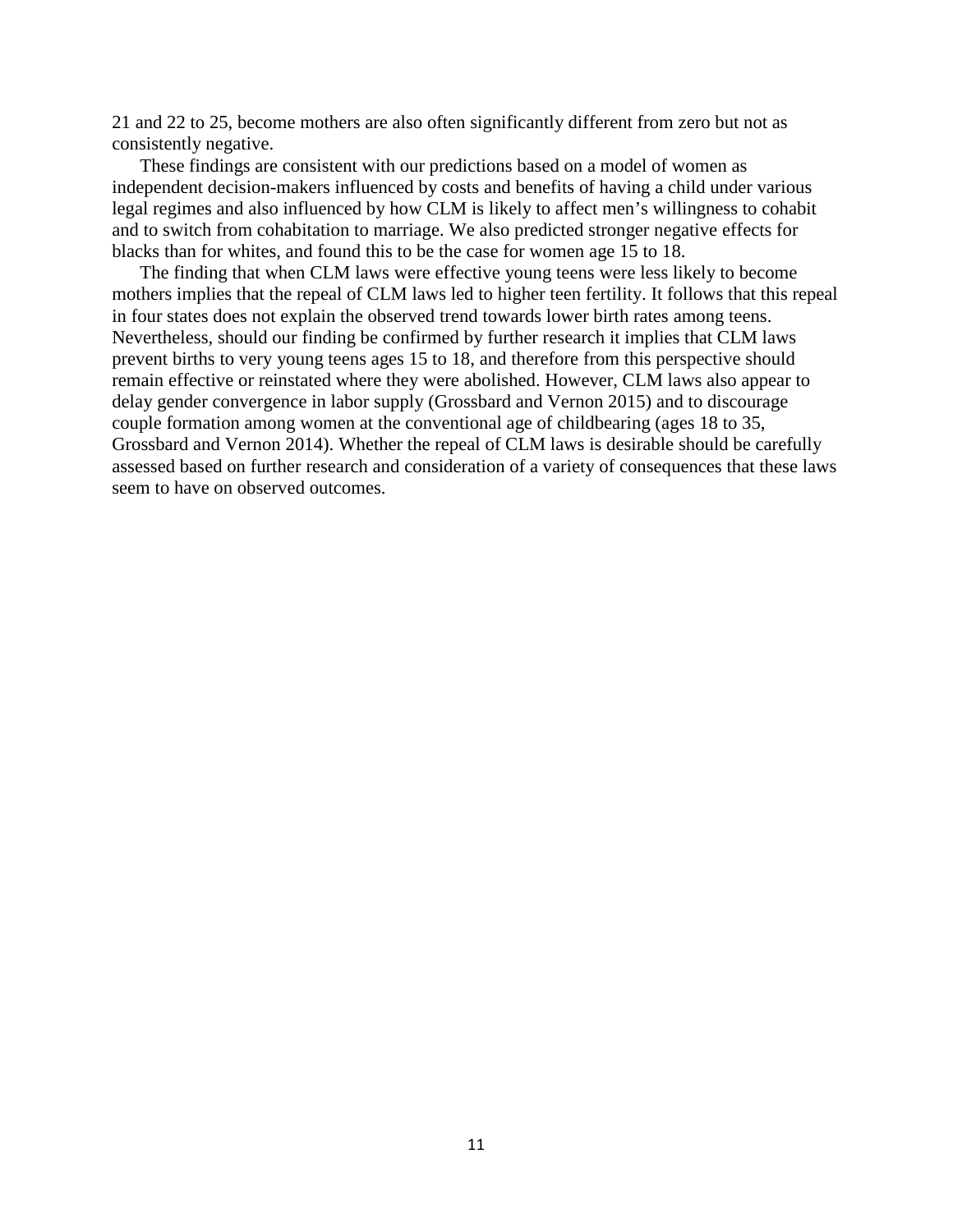#### **References**

- Becker, G. S. (1960), "An Economic Analysis of Fertility." In *Demographic and Economic Change in Developed Countries*, a Conference of the Universities--National Bureau Committee for Economic Research. Princeton, N.J.: Princeton University Press.
- Bellido, H. and M. Marcen (2014), "Divorce Laws and Fertility", *Labour Economics* 27:56-70.
- Bertrand, M., Duflo, E., and S. [Mullainathan](http://www.nber.org/people/sendhil_mullainathan) (2004), "How much should we trust difference-indifference estimates?" *The Quarterly Journal of Economics* 119(1):249-275.
- Dettling, L., and M. Kearney (2011), "House Prices and Birth Rates: The Impact of the Real Estate Market on the Decision to Have a Baby", NBER working paper 17485
- Drewianka, S. (2008), "Divorce Law and Family Formation", *J of Population Economics* 21:485-503.
- Ekert-Jaffe, O., and S. Grossbard (2008), "Does Community Property Discourage Unpartnered Births?" *European J of Political Economy* 24(1):25-40.
- Fernández, R. and A. Fogli (2009), "Culture: An Empirical Investigation of Beliefs, Work, and Fertility" *American Economic Journal: Macroeconomics* 1(1):146-77.
- Grossbard, S. (2011), "Independent individual decision-makers in household models and the New Home Economics" in *Household Economic Behaviors* edited by J. Alberto Molina. New York: Springer.
- Grossbard, S. (2015), *The Marriage Motive*. New York: Springer.
- Grossbard, S. and V. Vernon (2014), "Common Law Marriage and Couple Formation" *IZA Journal of Labor Economics* 3:16.
- \_\_\_\_\_ (2015), Convergence in male-female labor supply and common law marriage" , *Research in Labor Economics*, *Volume on Gender Convergence in the Labor Market*, 41: 143-175.
- Hamilton, B. E., Martin, J. A., Osterman, M. J. K., & Curtin, S. C. (2014). "Births: Preliminary data for 2013. Hyattsville, MD: National Center for Health Statistics. Retrieved August 20, 2014, from http://www.cdc.gov/nchs/data/nvsr/nvsr63/nvsr63\_02.pdf
- Hoffman, S. D. and Maynard, R. A. (Eds.). (2008). Kids having kids: economic costs and social consequences of teen pregnancy (2nd ed.). Washington, DC: Urban Institute Press.
- Kearney, M. and P. B. Levine (2012). "Explaining Recent Trends in the U.S. Teen Birth Rate", NBER working paper 17964.
- Levine, P. B., D. Staiger,, T. J. Kane, and D. J. Zimmerman **(**1999). "Roe v Wade and American fertility". *Am J Public Health*. February; 89(2): 199–203.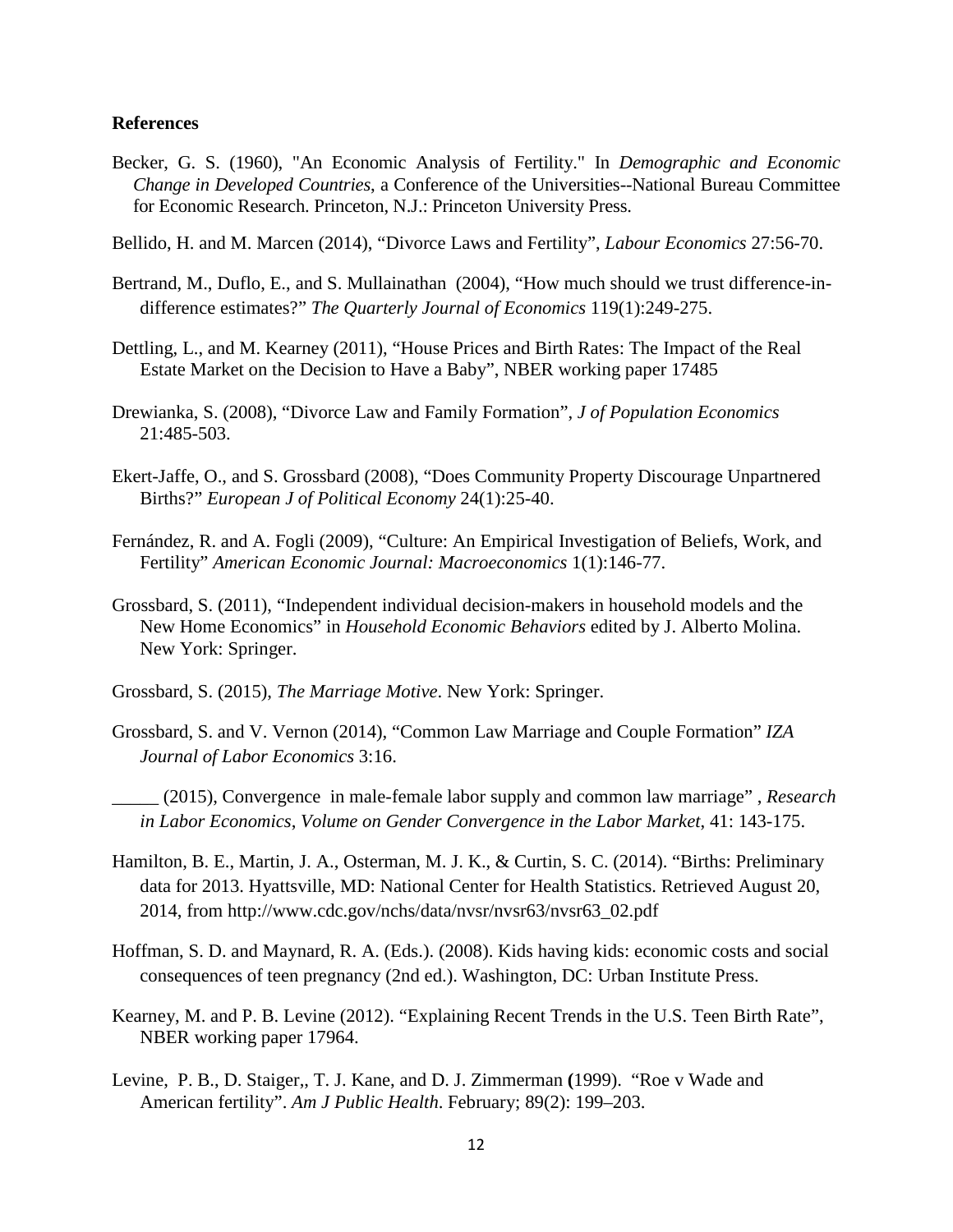- Lind, Goran. (2008). *Common Law Marriage: a Legal Institution for Cohabitation*. New York: Oxford University Press.
- Martin, J. A., Hamilton, B. E., & M. J. K. Osterman (2014). "Births in the United States", 2013. Hyattsville, MD.
- Martinez, G., Copen, C. E., & Abma, J. C. (2011). "Teenagers in the United States: sexual activity, contraceptive use, and childbearing, 2006-2010 National Survey of Family Growth." Washington, DC: National Center for Health Statistics. Retrieved August 6, 2014, from [http://www.cdc.gov/nchs/data/series/sr\\_23/sr23\\_031.pdf](http://www.cdc.gov/nchs/data/series/sr_23/sr23_031.pdf)
- Mechoulan, S. (2011), "The External Effects of Black Male Incarceration on Black Females", *Journal of Labor Economics*, Vol. 29, No. 1 (January), pp. 1-35
- Mincer, J. (1963), "Market Prices, Opportunity Costs, and Income Effects," in C. Christ (ed.) *Measurement in Economics*. Stanford, CA: Stanford University Press.
- Mincy, R., S. Grossbard and C. Huang "An Economic Analysis of Co-Parenting Choices: Single Parent, Visiting Father, Cohabitation, Marriage", EconWPA papers in Labor and Demography #0505004, May 2005.
- Moore, K., Sacks, V., Manlove, J., & I. Sawhill, I. (2014), "What if" you earned a diploma and delayed parenthood?" Bethesda, MD: Child Trends. Retrieved August 20, 2014, from http://www.childtrends.org/wp-content/uploads/2014/12/2014- 27SocialGenomeDelayChildbearing.pdf
- Rosenzweig, M. (1999), "Welfare, Marital prospects, and Nonmarital Childbaring", *The Journal of Political Economy* 107(6, Part 2): S3-S32.
- Stevenson, B. (2007), "The Impact of Divorce Laws on Marriage: Specific Capital", *Journal of Labor Economics* 25:75-94.
- United Nations (2013). 2012 Demographic yearbook. New York, New York. Retrieved September 2014, from <http://unstats.un.org/unsd/demographic/products/dyb/dybsets/2012.pdf>
- Vespa, J., J. M. Lewis, and R. M. Kreider. "America's Families and Living Arrangements 2012", August 2013. Available at https://www.census.gov/prod/2013pubs/p20-570.pdf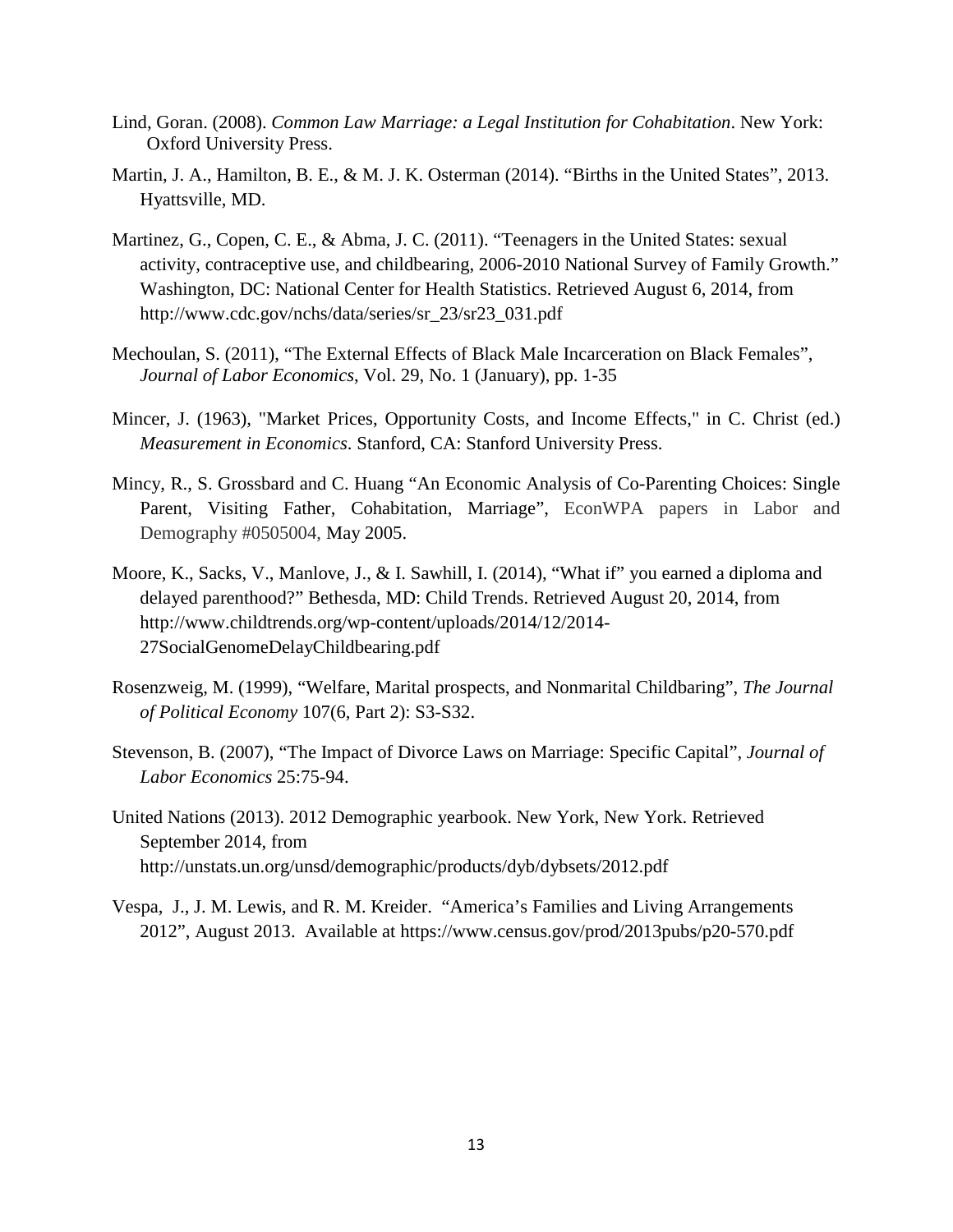**Figure 1. Percent of adolescent girls age 15-18 who ever gave birth and those who gave birth for the first time. June CPS 1990-2010.**





The data is weighted using survey weights. The sample in panel B excludes 1,300 girls who had a child more than 12 months prior to the survey.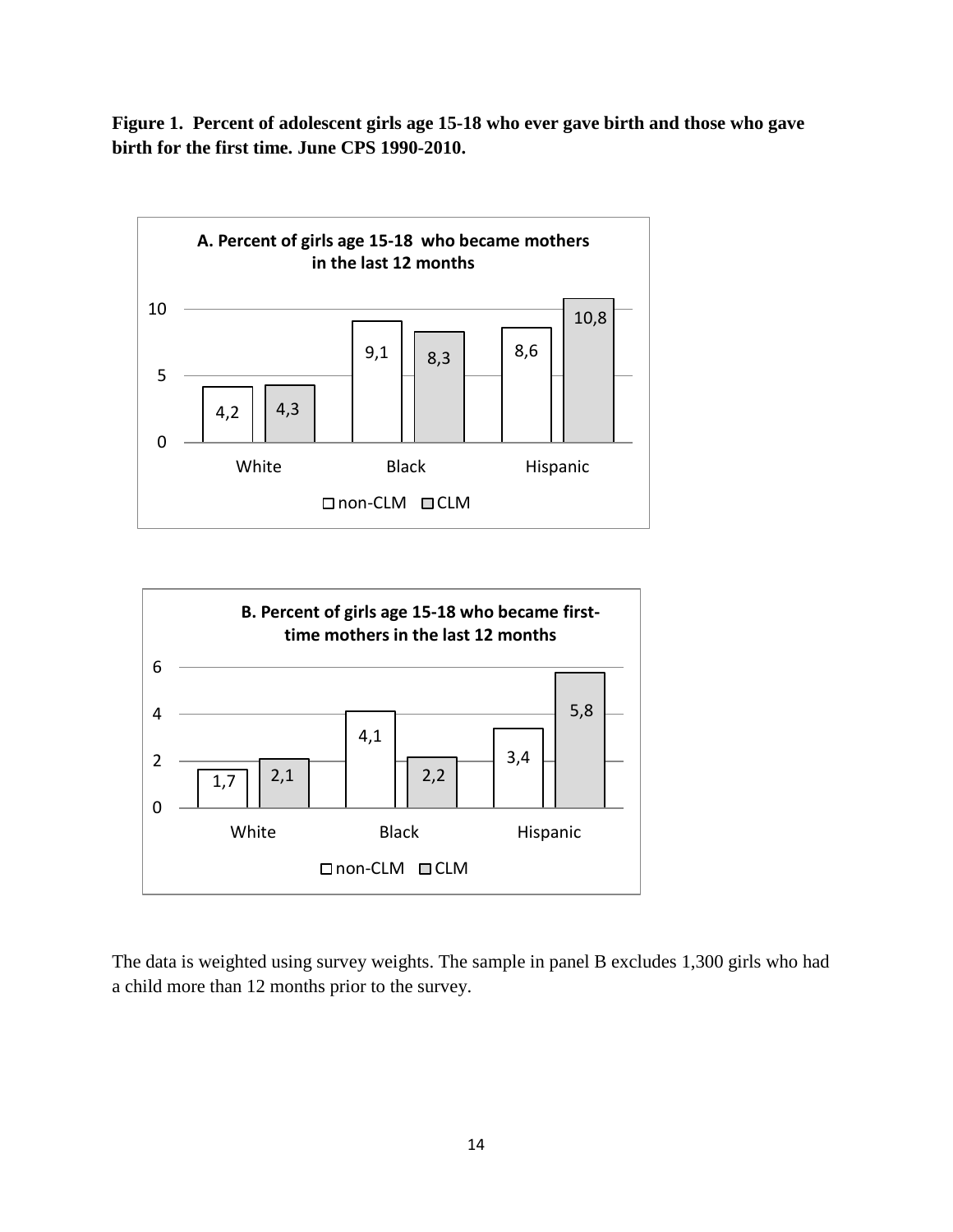

**Figure 2. Evolution of motherhood rates for women age 15-18, June CPS individual-level data 1990-2010. Transition states.**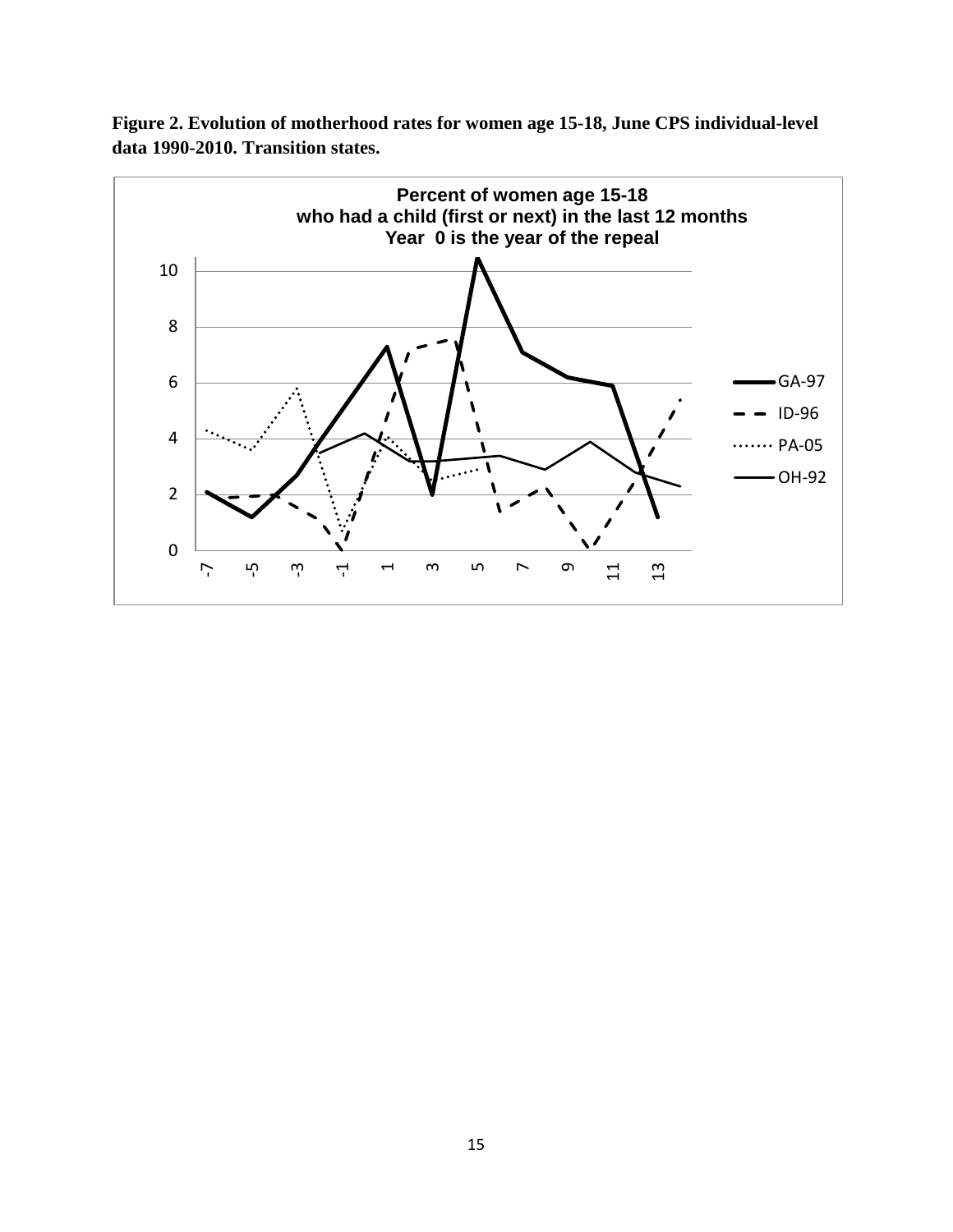|                                        | Age 15-18 |            | Age 19-21 |            | Age 21-25 |            |
|----------------------------------------|-----------|------------|-----------|------------|-----------|------------|
|                                        | non-CLM   | <b>CLM</b> | non-CLM   | <b>CLM</b> | non-CLM   | <b>CLM</b> |
| Ever had a child                       | 5.6       | 6.3        | 21.5      | 26.3       | 39.2      | 42.4       |
| Had a child in the past 12 months      | 3.7       | 4.2        | 8.2       | 10.7       | 10.3      | 11.6       |
| Had first child in the past 12 months  | $2.2\,$   | 2.7        | 5.4       | 6.2        | 4.7       | 5.0        |
| Currently married                      | 1.2       | 1.8        | 10.6      | 14.8       | 29.8      | 36.2       |
| Ever married                           | 2.1       | 2.8        | 12.4      | 17.1       | 35.2      | 42.9       |
| African American                       | 16.1      | 16.3       | 15.8      | 15.1       | 15.4      | 13.5       |
| Hispanic                               | 13.8      | 18.7       | 13.5      | 18.1       | 14.5      | 18.8       |
| Asian                                  | 4.0       | 1.9        | 4.2       | 1.8        | 5.0       | 2.6        |
| Other                                  | 1.5       | 1.7        | 1.2       | 1.0        | 1.3       | 1.0        |
| Central city                           | 26.4      | 27.1       | 29.5      | 30.0       | 33.3      | 33.9       |
| Outside central city                   | 47.9      | 42.7       | 46.1      | 40.9       | 42.9      | 38.0       |
| Education: no high school              | 85.3      | 86.5       | 14.2      | 15.6       | 11.8      | 11.6       |
| Education: some college                | 4.6       | 3.2        | 53.2      | 50.5       | 35.9      | 36.7       |
| Education: college                     |           |            | 1.8       | 1.3        | 22.6      | 20.7       |
| Education: graduate                    |           |            |           |            | 2.1       | 2.0        |
| Highest educ in family: No high school | 9.0       | 10.9       |           |            |           |            |
| Highest educ in family: College        | 19.2      | 17.6       |           |            |           |            |
| Highest educ in family: Graduate       | 12.6      | 11.0       |           |            |           |            |
| Observations                           | 31,759    | 10,347     | 21,761    | 7,163      | 29,334    | 9,709      |

### **Table 1. Sample means by state's CLM status.**

Notes. Individual characteristics are from June CPS 1990-2010. Means in Panel A are weighted using survey weights, means in Panel B are unweighted.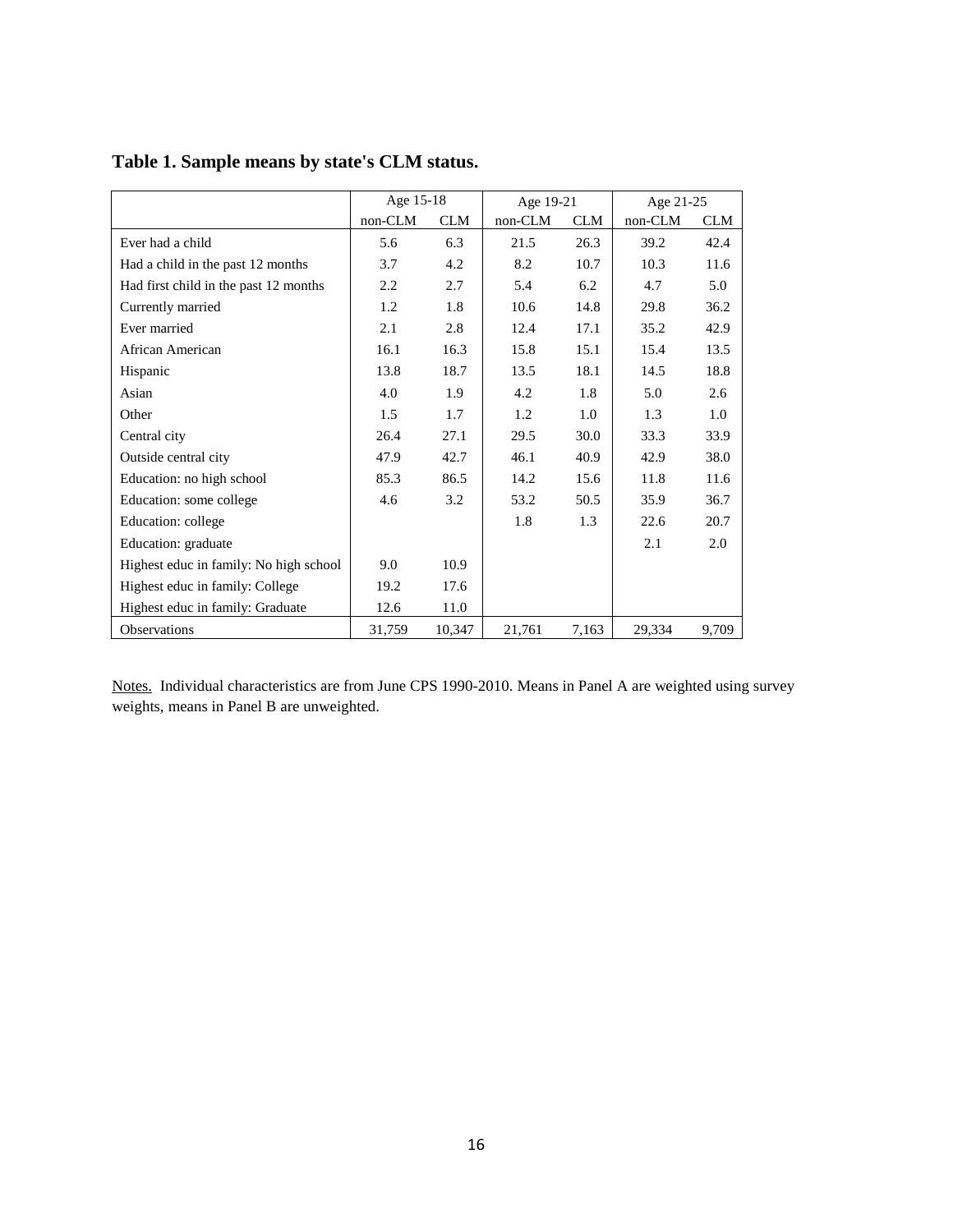| Variable                        | Source                                                                                                                                                                             | $non-$<br><b>CLM</b> | <b>CLM</b> |
|---------------------------------|------------------------------------------------------------------------------------------------------------------------------------------------------------------------------------|----------------------|------------|
| Unemployment rate <sup>#</sup>  | BLS http://www.bls.gov/data/                                                                                                                                                       | 5.6                  | 5.4        |
| Median household                | Table H-8 at                                                                                                                                                                       |                      |            |
| income in 2010\$                | http://www.census.gov/hhes/www/income/data/historical/household/.                                                                                                                  | 50.372               | 48,648     |
| Welfare benefits                | Maximum TANF+SNAP benefits for a family of two, in 2010 dollars<br>obtained from the University of Kentucky Center for Poverty Research<br>http://www.ukcpr.org/AvailableData.aspx | 738                  | 697        |
|                                 |                                                                                                                                                                                    |                      |            |
| Sex ratio                       | Calculated from Census state population data by age found at                                                                                                                       | 1.06                 | 1.05       |
| Share of black population       | http://www.census.gov/popest/data/intercensal/state/state2010.html and                                                                                                             | 0.114                | 0.112      |
| Share of Hispanic<br>population | https://www.census.gov/popest/data/state/asrh/2012/SC-EST2012-<br>ALLDATA6.html                                                                                                    | 0.077                | 0.075      |
| Share of adults age $25+$       |                                                                                                                                                                                    |                      |            |
| with college degree             | Census: http://www.census.gov/hhes/socdemo/education/                                                                                                                              | 24.2                 | 23.9       |
| <b>Observations</b>             |                                                                                                                                                                                    | 937                  | 338        |

**Table 2. Means of state-level characteristics.** 

<span id="page-18-0"></span>**Note:** Sex ratios are calculated from Census state population estimates by dividing the number of men in each 5 year age group by the number of women who are 2 years younger. For example, in order to get a sex ratio for women aged 18-22, we divide the number of men aged 20-24 by the number of women aged 18-22. Sex ratios are calculated separately for white and black population and for the total population. 'Other race' is assigned sex ratios for total population.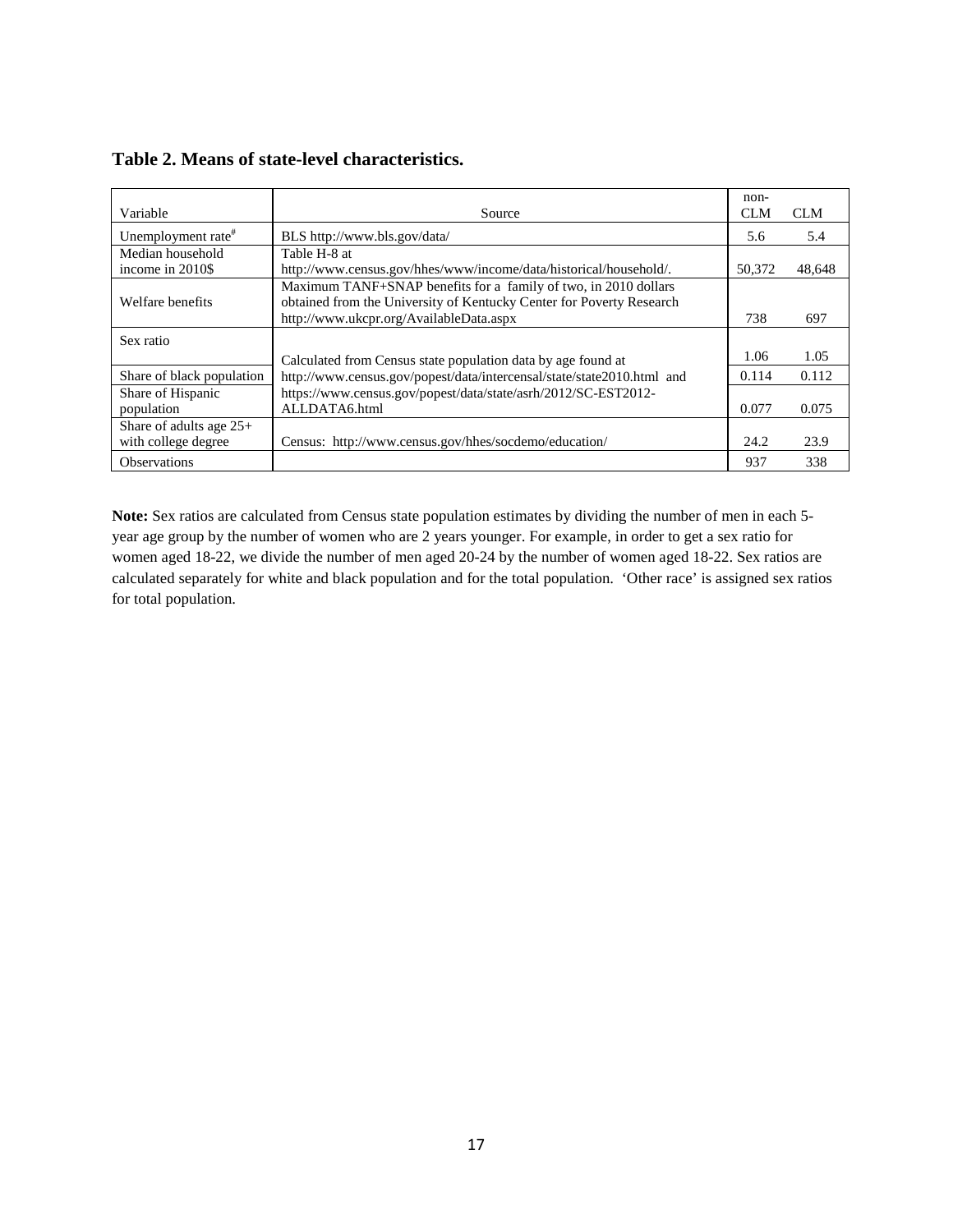|                                                                                   |               | 4 transition states |               |                |               |               |               |  |
|-----------------------------------------------------------------------------------|---------------|---------------------|---------------|----------------|---------------|---------------|---------------|--|
|                                                                                   |               | $\mathfrak{D}$      | 3             | $\overline{4}$ | 5             | 6             |               |  |
| Panel A. Probability that a woman age 15-18 had her first child in last 12 months |               |                     |               |                |               |               |               |  |
| <b>CLM</b>                                                                        | $-0.011$      | $-0.015$            | $-0.005$      | $-0.003$       | $-0.004$      | $-0.013$      | 0.015         |  |
|                                                                                   | $[0.003]$ *** | $[0.004]$ ***       | [0.007]       | [0.007]        | [0.014]       | $[0.004]$ *** | [0.015]       |  |
| 3-4 years before repeal                                                           |               |                     | $-0.011$      | $-0.01$        | $-0.01$       |               | $-0.016$      |  |
|                                                                                   |               |                     | $[0.003]$ *** | $[0.004]$ **   | $[0.005]$ **  |               | $[0.003]$ *** |  |
| 1-2 years before repeal                                                           |               |                     | $-0.007$      | $-0.007$       | $-0.007$      |               | $-0.012$      |  |
|                                                                                   |               |                     | $[0.004]*$    | [0.004]        | [0.005]       |               | $[0.002]$ *** |  |
| 1-2 years after repeal                                                            |               |                     | $-0.002$      | $-0.003$       | $-0.004$      |               | $-0.008$      |  |
|                                                                                   |               |                     | [0.003]       | [0.003]        | [0.004]       |               | $[0.002]$ *** |  |
| CLM * Black                                                                       |               |                     |               | $-0.01$        | $-0.01$       |               | $-0.009$      |  |
|                                                                                   |               |                     |               | $[0.002]$ ***  | $[0.002]$ *** |               | $[0.005]$ *   |  |
| CLM * Hispanic                                                                    |               |                     |               | $\overline{0}$ | $\mathbf{0}$  |               |               |  |
|                                                                                   |               |                     |               | [0.004]        | [0.004]       |               |               |  |
| Observations                                                                      | 40,811        | 40,811              | 40,811        | 40,811         | 40,811        | 4,075         | 4,019         |  |
| Panel B. Probability that a woman age 15-18 had a child in last 12 months         |               |                     |               |                |               |               |               |  |
| <b>CLM</b>                                                                        | $-0.012$      | $-0.021$            | $-0.008$      | $-0.005$       | $-0.019$      | $-0.016$      | 0.004         |  |
|                                                                                   | $[0.005]$ **  | $[0.008]$ **        | [0.008]       | [0.009]        | [0.014]       | $[0.006]$ *** | [0.017]       |  |
| 3-4 years before repeal                                                           |               |                     | $-0.001$      | $-0.001$       | 0.014         |               | $-0.011$      |  |
|                                                                                   |               |                     | [0.010]       | [0.010]        | [0.010]       |               | [0.010]       |  |
| 1-2 years before repeal                                                           |               |                     | $-0.025$      | $-0.024$       | $-0.02$       |               | $-0.025$      |  |
|                                                                                   |               |                     | $[0.003]$ *** | $[0.003]$ ***  | $[0.004]$ *** |               | $[0.003]$ *** |  |
| 1-2 years after repeal                                                            |               |                     | 0.004         | 0.003          | 0.003         |               | $-0.004$      |  |
|                                                                                   |               |                     | [0.005]       | [0.005]        | [0.008]       |               | [0.007]       |  |
| CLM * Black                                                                       |               |                     |               | $-0.015$       | $-0.015$      |               | $-0.01$       |  |
|                                                                                   |               |                     |               | $[0.005]$ ***  | $[0.005]$ *** |               | [0.010]       |  |
| CLM * Hispanic                                                                    |               |                     |               | $-0.004$       | $-0.003$      |               | $-0.016$      |  |
|                                                                                   |               |                     |               | [0.006]        | [0.006]       |               | [0.014]       |  |
| Observations                                                                      | 42,106        | 42,106              | 42,106        | 42,106         | 42,106        | 4,417         | 4,417         |  |
| State characteristics                                                             |               |                     |               | X              | X             |               | X             |  |
| Year, state fixed                                                                 |               |                     |               |                |               |               |               |  |
| effects                                                                           | X             |                     | X             | $\mathbf X$    | $\mathbf X$   | X             | X             |  |
| State-specific trends                                                             |               | X                   |               |                | $\mathbf X$   |               |               |  |

**Table 3. Probit marginal effects of CLM on the probability that a woman age 15-18 had her first child (Panel A) or any child (Panel B) in the last 12 months.** 

Notes: All regressions include demographic controls. Robust standard errors in brackets. Standard errors are clustered by state-year. \* significant at 10%; \*\* significant at 5%; \*\*\* significant at 1%. Sample: women age 15- 18 from June CPS 1990-2010; women who had a child prior to 12 month before the survey are removed in Panel B because they cannot become first time mothers; this does not alter results. Only 589 girls in this age group are married; excluding them does not alter results.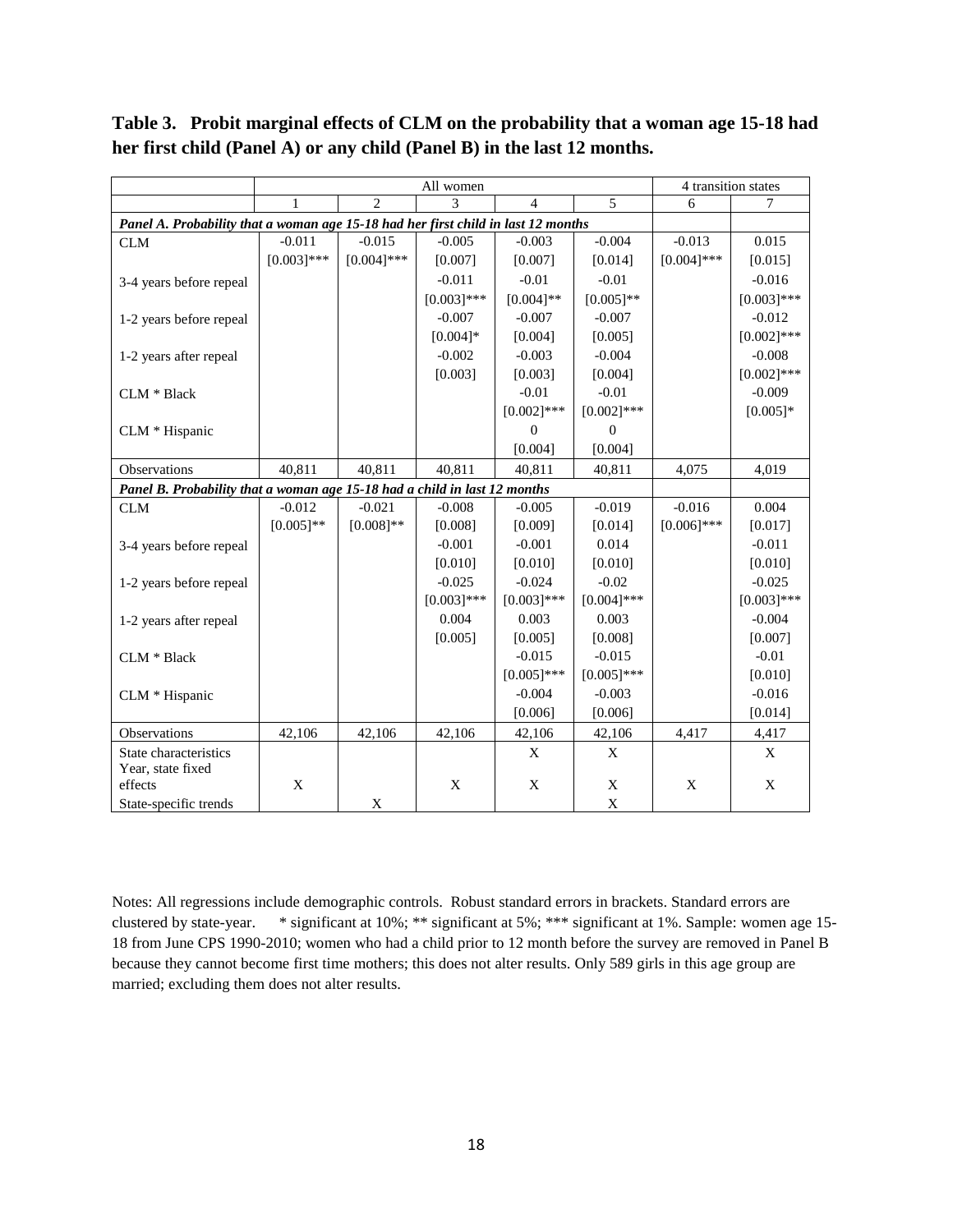|                                                                         | Age 15-18     |               | Age 19-21   |               | Age 22-25      |               |  |  |  |
|-------------------------------------------------------------------------|---------------|---------------|-------------|---------------|----------------|---------------|--|--|--|
| Panel A. Probability that a woman had her first child in last 12 months |               |               |             |               |                |               |  |  |  |
| CLM                                                                     | $-0.003$      | $-0.004$      | 0           | 0.03          | $\Omega$       | 0.065         |  |  |  |
|                                                                         | [0.007]       | [0.014]       | [0.016]     | [0.036]       | [0.021]        | [0.071]       |  |  |  |
| 3-4 years before repeal                                                 | $-0.01$       | $-0.01$       | 0.023       | $-0.005$      | 0.023          | 0.002         |  |  |  |
|                                                                         | $[0.004]$ **  | $[0.005]$ **  | [0.027]     | [0.016]       | [0.026]        | [0.032]       |  |  |  |
| 1-2 years before repeal                                                 | $-0.007$      | $-0.007$      | $-0.016$    | $-0.027$      | 0.034          | $-0.008$      |  |  |  |
|                                                                         | [0.004]       | [0.005]       | $[0.008]*$  | $[0.010]$ *** | [0.027]        | [0.031]       |  |  |  |
| 1-2 years after repeal                                                  | $-0.003$      | $-0.004$      | 0.017       | 0.014         | $-0.015$       | $-0.006$      |  |  |  |
|                                                                         | [0.003]       | [0.004]       | [0.017]     | [0.017]       | [0.011]        | [0.014]       |  |  |  |
| $CLM * Black$                                                           | $-0.01$       | $-0.01$       | 0.01        | 0.008         | 0.001          | 0.003         |  |  |  |
|                                                                         | $[0.002]$ *** | $[0.002]$ *** | [0.015]     | [0.014]       | [0.018]        | [0.019]       |  |  |  |
| CLM * Hispanic                                                          | $\theta$      | $\Omega$      | 0.016       | 0.016         | $-0.012$       | $-0.011$      |  |  |  |
|                                                                         | [0.004]       | [0.004]       | [0.015]     | [0.015]       | [0.010]        | [0.010]       |  |  |  |
| Observations                                                            | 40,811        | 40,811        | 24,154      | 24,154        | 25,293         | 25,293        |  |  |  |
| Panel B. Probability that a woman had a child in last 12 months         |               |               |             |               |                |               |  |  |  |
| <b>CLM</b>                                                              | $-0.005$      | $-0.019$      | $-0.008$    | $-0.049$      | $-0.006$       | 0.19          |  |  |  |
|                                                                         | [0.009]       | [0.014]       | [0.016]     | $[0.018]$ *** | [0.022]        | $[0.055]$ *** |  |  |  |
| 3-4 yeard before repeal                                                 | $-0.001$      | 0.014         | 0.015       | 0.03          | 0.017          | $-0.047$      |  |  |  |
|                                                                         | [0.010]       | [0.010]       | [0.027]     | [0.035]       | [0.023]        | $[0.008]$ *** |  |  |  |
| 1-2 years before repeal                                                 | $-0.024$      | $-0.02$       | 0.044       | 0.089         | 0.058          | $-0.038$      |  |  |  |
|                                                                         | $[0.003]$ *** | $[0.004]$ *** | $[0.017]**$ | $[0.035]$ *** | $[0.024]$ **   | $[0.013]$ *** |  |  |  |
| 1-2 years after repeal                                                  | 0.003         | 0.003         | 0.028       | 0.008         | $\overline{0}$ | 0.035         |  |  |  |
|                                                                         | [0.005]       | [0.008]       | [0.018]     | [0.016]       | [0.016]        | $[0.020]$ *   |  |  |  |
| CLM * Black                                                             | $-0.015$      | $-0.015$      | 0.034       | 0.033         | $-0.001$       | $\theta$      |  |  |  |
|                                                                         | $[0.005]$ *** | $[0.005]$ *** | $[0.018]*$  | $[0.017]*$    | [0.015]        | [0.015]       |  |  |  |
| CLM * Hispanic                                                          | $-0.004$      | $-0.003$      | 0.027       | 0.026         | 0.002          | 0.001         |  |  |  |
|                                                                         | [0.006]       | [0.006]       | [0.018]     | [0.018]       | [0.010]        | [0.010]       |  |  |  |
| Observations                                                            | 42,106        | 42,106        | 28,924      | 28,924        | 39,043         | 39,043        |  |  |  |

**Table 4. Probit marginal effects of CLM on the probability that a woman had first, any child (first or any) in last 12 months.**

Notes: All regressions include demographic controls, as well as either state and year effects or state-specific trends. Robust standard errors in brackets. \* significant at 10%; \*\* significant at 5%; \*\*\* significant at 1%. Sample: women age 15-18 from June CPS 1990-2010.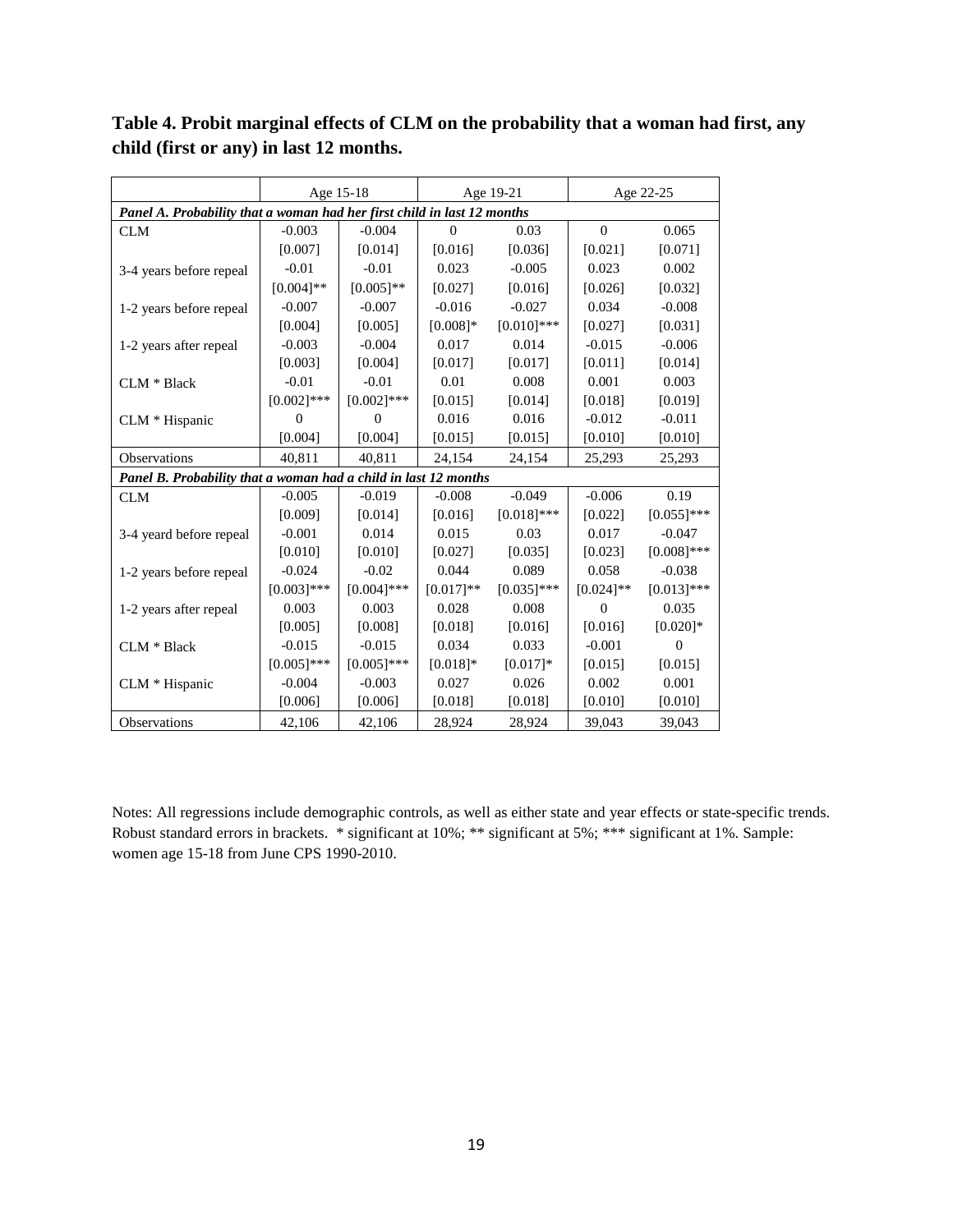|                                                   | Age 15-18   |                             |                |                | Age 19-21    |               |                           |               |
|---------------------------------------------------|-------------|-----------------------------|----------------|----------------|--------------|---------------|---------------------------|---------------|
|                                                   | 1           | $\mathcal{D}_{\mathcal{L}}$ | $\overline{3}$ | $\overline{4}$ | 5            | 6             | $\tau$                    | 8             |
| Panel A. Probability that a woman had first child |             |                             |                |                |              |               |                           |               |
| <b>CLM</b>                                        | $-0.008$    | $-0.017$                    | $-0.007$       | $-0.016$       | 0.004        | $-0.014$      | 0.017                     | 0.026         |
|                                                   | [0.010]     | [0.015]                     | [0.013]        | [0.024]        | [0.019]      | [0.029]       | [0.023]                   | [0.046]       |
| 3-4 years before repeal                           |             |                             | $-0.007$       | $-0.005$       |              |               | $-0.002$                  | $-0.013$      |
|                                                   |             |                             | [0.014]        | [0.017]        |              |               | [0.027]                   | [0.033]       |
| 1-2 years before repeal                           |             |                             | 0.003          | 0.005          |              |               | $-0.071$                  | $-0.089$      |
|                                                   |             |                             | [0.016]        | [0.021]        |              |               | $[0.032]$ **              | $[0.041]$ **  |
| 1-2 years after repeal                            |             |                             | 0.007          | 0.009          |              |               | $-0.008$                  | $-0.006$      |
|                                                   |             |                             | [0.013]        | [0.016]        |              |               | [0.026]                   | [0.031]       |
| CLM * Black                                       | $-0.055$    | $-0.026$                    | $-0.037$       | 0.001          | 0.031        | 0.051         | 0.023                     | 0.041         |
|                                                   | $[0.033]*$  | [0.042]                     | [0.033]        | [0.043]        | [0.065]      | [0.075]       | [0.065]                   | [0.076]       |
| CLM * Hispanic                                    | 0.053       | 0.109                       | 0.011          | 0.091          | 0.234        | 0.326         | 0.213                     | 0.372         |
|                                                   | [0.057]     | [0.067]                     | [0.051]        | [0.067]        | $[0.111]$ ** | $[0.123]$ *** | $[0.096]$ **              | $[0.113]$ *** |
| R-squared                                         | 0.14        | 0.21                        | 0.17           | 0.25           | 0.17         | 0.24          | 0.21                      | 0.28          |
| State characteristics                             | $\mathbf X$ | X                           | $\mathbf X$    | $\mathbf{X}$   | $\mathbf X$  | $\mathbf X$   | $\mathbf X$               | $\mathbf X$   |
| Year, state fixed effects                         | $\mathbf X$ |                             | $\mathbf X$    |                | $\mathbf X$  |               | $\boldsymbol{\mathrm{X}}$ |               |
| State-specific trends                             |             | $\mathbf X$                 |                | X              |              | X             |                           | $\mathbf X$   |
| Panel B. Probability that a woman had a child     |             |                             |                |                |              |               |                           |               |
| <b>CLM</b>                                        | $-0.012$    | $-0.016$                    | $-0.003$       | $-0.017$       | 0.021        | $-0.001$      | 0.002                     | $-0.016$      |
|                                                   | [0.009]     | [0.015]                     | [0.014]        | [0.027]        | [0.017]      | [0.027]       | [0.025]                   | [0.048]       |
| 3-4 years before repeal                           |             |                             | $-0.003$       | $-0.002$       |              |               | $-0.002$                  | $-0.002$      |
|                                                   |             |                             | [0.015]        | [0.019]        |              |               | [0.028]                   | [0.034]       |
| 1-2 years before repeal                           |             |                             | $-0.006$       | $-0.005$       |              |               | $-0.029$                  | $-0.026$      |
|                                                   |             |                             | [0.018]        | [0.023]        |              |               | [0.033]                   | [0.041]       |
| 1-2 years after repeal                            |             |                             | 0.011          | 0.012          |              |               | 0.002                     | $-0.009$      |
|                                                   |             |                             | [0.015]        | [0.018]        |              |               | [0.027]                   | [0.032]       |
| CLM * Black                                       | $-0.056$    | $-0.011$                    | $-0.033$       | 0.028          | 0.078        | 0.049         | 0.081                     | 0.063         |
|                                                   | [0.038]     | [0.050]                     | [0.038]        | [0.050]        | [0.064]      | [0.075]       | [0.065]                   | [0.075]       |
| CLM * Hispanic                                    | 0.03        | 0.069                       | 0.023          | 0.105          | 0.103        | 0.137         | 0.14                      | 0.224         |
|                                                   | [0.065]     | [0.078]                     | [0.058]        | [0.076]        | [0.113]      | [0.124]       | [0.095]                   | $[0.113]$ **  |
| R-square                                          | 0.2         | 0.26                        | 0.21           | 0.26           | 0.2          | 0.3           | 0.21                      | 0.3           |
| State characteristics                             | X           | X                           | $\mathbf X$    | $\mathbf{X}$   | $\mathbf X$  | X             | $\mathbf X$               | $\mathbf{X}$  |
| Year, state fixed effects                         | $\mathbf X$ |                             | $\mathbf X$    |                | $\mathbf X$  |               | $\boldsymbol{\mathrm{X}}$ |               |
| State-specific trends                             |             | X                           |                | X              |              | X             |                           | X             |
| Observations                                      | 561         | 561                         | 561            | 561            | 561          | 561           | 561                       | 561           |

Table 5. Robustness check: OLS estimates of linear probability models with data aggregated by state/year.

Notes: To obtain these estimates, we first regress data on individual-level controls and collect residuals. Then we compute average residuals by year and state, and regress them on state characteristics and year and state fixed effect or year fixed effects and state time trends.